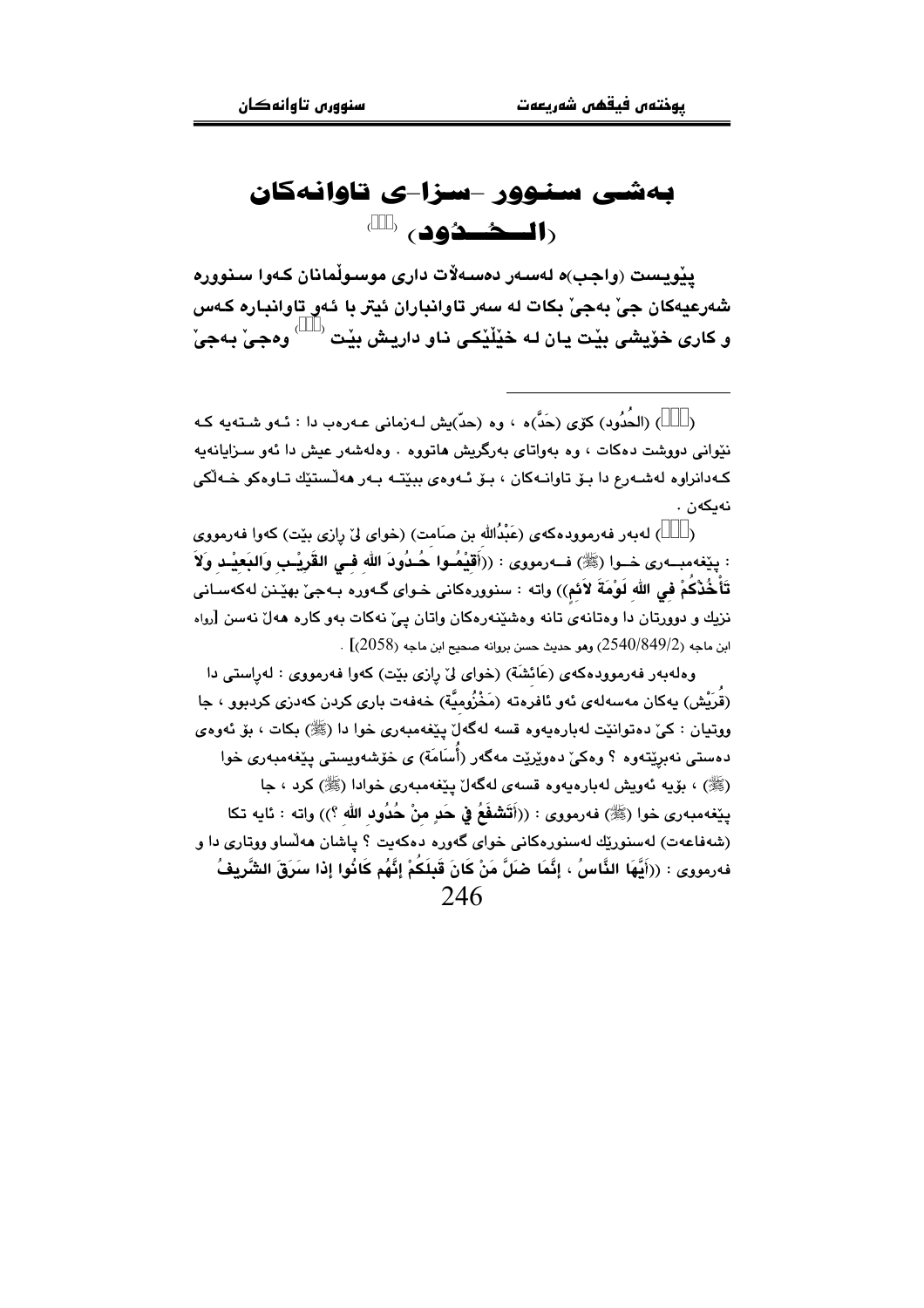کردنے، سنوورہکانی خلوای گلەررە لەھلەر ولاتٽك دا دەبٽتـه ھـۆي خٽـرو بەرەكەت بۆ ئەو ولاتە <sup>( \_\_)</sup> وەتكاو شەفاعەت كردن لەسنوورەكانى خوادا دروست ذي په <sup>( \_\_)</sup> وه باش وايه ئهگهر كهسبيّك خوّي تاوانيّكي كرد ليّي  $^\circ$  پهشیمان بېيْتەوه و بېشارێتەوەو باسى نەكات

تَرَكُوهُ وَإِذا سَرَقَ الضَّعيْفُ فَيْهِمْ أقَامُوا عَلَيه الحَدُّ ، وَأَئِمُ الله لَوْ أَنَّ فَاطمَةَ بِئْتَ مُحَمَّدِ سَرَقَتْ لَقَطَعَ مُحَمَّدٌ يَدَهَا)) واته : ئەي خەلكينە ، لەراستى دا ئەوانەي يێش ئێوه گومرا بوون ، چونکه ئهگەر پیاوێکی ناودار و بەرێزیان دزی بکردایه ، وازیان لێ دههێنا ، بهلام ئهگەر پياوێِکی لاواز و بیِّ کهس لهناوياندا دزی بکردايه ئهوه سنووريان لەسەرى جىّ بەجىّ دەكرد ، دەي سوي٘ند بەخوا ئەگەر (فاطمة)ى كچى (محمد) دزى بكات ئەوە (محمد) دەستى دەبرێتەوە [رواە البخارى (12/رقم/6788) ومسلم (1315/3) واصحاب السنن] .

) لهبهر فهرمودهكهي (أَبُو هُرَيْرة) (خواي لِيّ رازي بيّت) كهوا بيّغهمبـهري خـوا  $\lambda$ (ﷺ) فەرمورى : ((حَدُّ يُعْمَلُ بِه في الأرْضِ خَيْرٌ لأهْل الأرْضِ منْ أَنْ يُمْطَـرَوا أَرْبَعـينَ صَبَاحَاً)) واته : سنوورێك لـه سـنوورهكانى خـواى گـهوره كـارى يـىٰ بكرێـت لـهزهوى دا چاکتره بۆ خەلكى سەر زەوى لەوەي چل بەيانيان بارانيان بەسەردا ببارێت .

) لەبەر فەرموودەكەي (عَائشَة) ي يَيْشوو بروانە (پ 495) .

) لهبهر فهموودهكهي (أَبُو هُرَيْرَة) (خواي لِيّ رازي بيّت) كهوا ييّغهمبـهري خـوا  $\lambda$ (ﷺ) فــه(بمووى : ((كُـلُّ أُمَّتـّـى مُعَـافَى إلاَّ المُجَـاهرِينَ ، وَإِنَّ مـنَ المُجَـاهَرَة أَنْ يَعْمَـلَ الرَّجُلُ بِاللَّيْـلِ عَمَـلاً ، ثُـمَّ يُـْصنْبِحُ وَقَـدْ سَـتَرَهُ اللهُ عَلَيـه ، فَيَقـولُ : يَـافُلانُ عَمِلْـتُ .<br>الدَّارِحَةَ كَذَا ۖ وَ كَذَا وَقَدْ بَاتَ يَسَنَّثُرُهُ رَبُّهُ وَيُصنْبِحُ يَكْشَفَ سئلٌرَ اللهِ عَلَيهِ)) واتـه : ههموو ئوممهتهکهم رزگار دهين تهنها ئهوانه نهيئت کهتاوان بهئاشکرا دهکهن وهئهويش له ئاشکراکردنه کهوا پیاوێك تاوانێك دهکا بهشـهو پاشـان سـبهى ههڵدهسـتیٚ خـواى گـهوره بۆي دايۆشيوه ، جا دەلىّ : ئەي فلانەكەس من دوێنى ئەوە و ئەوەم كـرد ، ئـەو مايـەوە خوا يۆي دايۆشى بەلام سېەي خۆي دايۆشىنەكەي خواي گەورەي لەسەر خۆي ئاشكرا  $[2990/2291/4]$ كرد و هەلىدابەورە [رواه البخارى (10/رقم/6069) ومسلم (2990/2291/4)]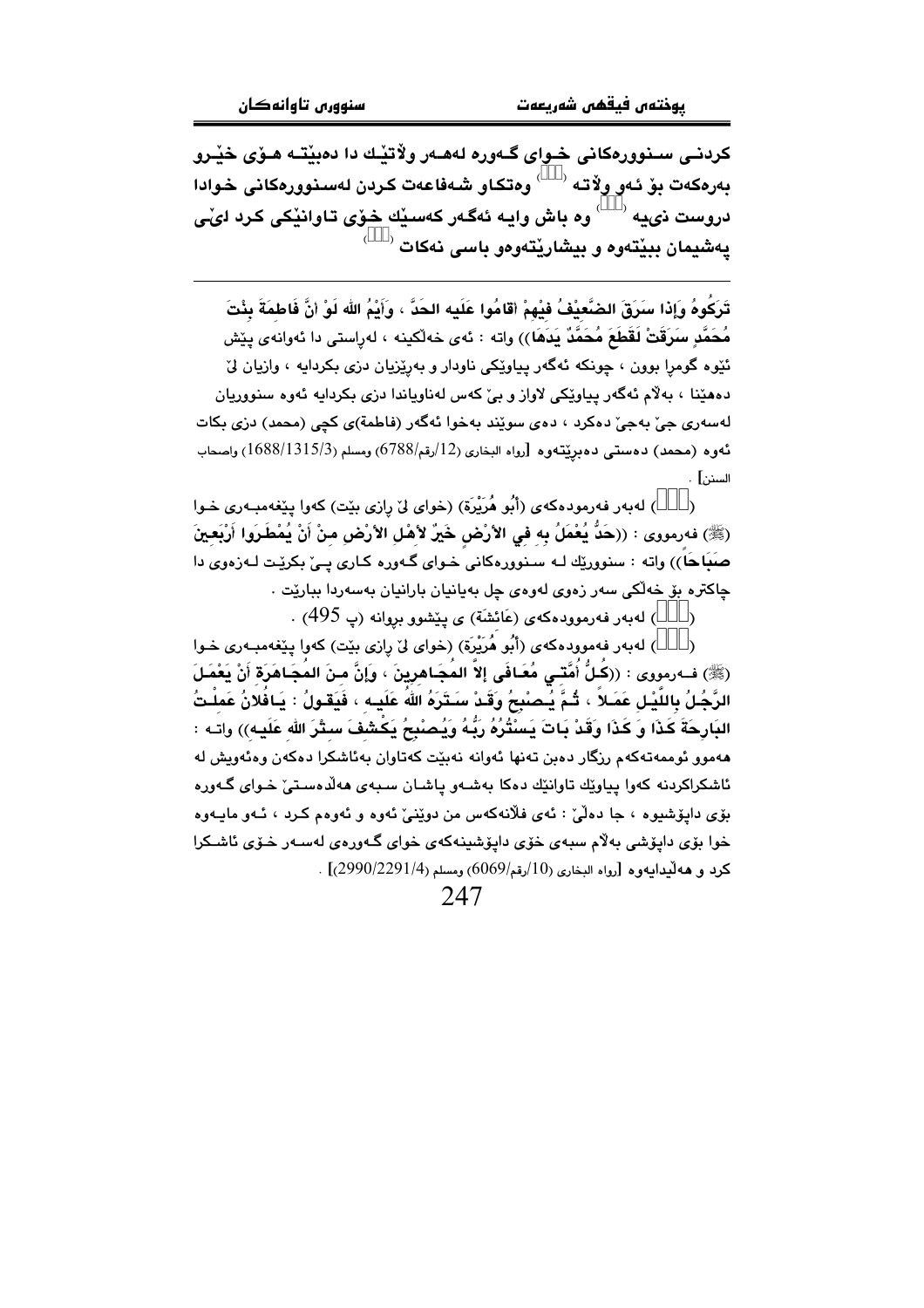وەئەگـەر كەسـێكيش پێـى زانـى داى يۆشـێت $\mathbb{C}^{\times}$ وەدەبێـت دەسـەلات دار خۆي ئەنجامى بدات يان جێِگر ونوێنەرەكانى ` \_ ′ وە گەورە (سَيِّد) خۆي دهتوانٽت سنوور لهسهر بهندهو ڪهنيزمي خوّي بهجيٰ بهٽنٽت <sup>( )</sup> وهئهو تاوانانـهي كهلـهقورئان و سـوننهت دا سـزاي بـۆ ديـاري كـراوه ئهمانهيـه : داويْن ييسى (زنا) و نيْر بازي (عَمَل قَوْم لُوْط) و بوختان هەلْبەستن (القَرْف) و دزي كـردن (الـسَّرْقَة) و بــێهوٚش بــوون (الـسَّكْر) و دوژمنايــهتي كردنــي

) لهبهر فهرموودهكهي (أَبُو هُرَيْرَة) (خواي ليّ رازي بيّت) كهوا ييّغهمبهري خوا  $\lambda$ (ﷺ) فه رمووى : ((مَنْ سَتَرَ مُسْلمَاً سَتَرَهُ الله في الدُّنْيَا وَالآخرَة)) واتـه : ههركهسـێك کهم و کورۍو نهێنی موسلٌمانێك دايۆشێت ئهوه خوای گهوره کهم و کـوری و نهێنيـهکانی لەدونياو دوارۆژدا دا دەيۆشنت [رواه مسلم (2699/2074/4) وابو داود (399/289/13) وغيرهما]

) جونکه پٽغهمبهري خوا (ﷺ) خروي سنوورهکاني جي په جي دهکرد پان جێگرو نوێنەرەكانى رادەسيارد بۆ بەجىٚ ھێنانى ، بەھەمان شێوە خەليفە راشيديەكانيش هەر وايان كردوه ، وەئەگەر ئەو كارە بدرێتـه دەسـتى (عَامَّـه)ى خەلكـەوە ئـەوە دەبێتـە مۆی رقەبەرايەتى و دوژمنايەتىدروست بوون لەنێوانى خەلكى دا .

) لەبەر فەرموودەكەي (أَبُو هُرَيْرَة) (خواي لِيْ رازِي بِيْت) كەوا يێغەمبەرى خوا  $\lambda$ (ﷺ) فەرمورى : ((إِذَا زَنَتْ أُمَةَ أَحَدكُم فَتَبَيَّنَ رَنَاهَا فَلَيَجِلدْهَا الحَدَّ وَلاَ يُثْرِّبْ عَلَيْهَا ثُمَّ إِنْ زَنَتْ فَلْيَجِلدْهَا الحَدَّ وَلاَيُثَرِّبْ عَلَيْهَا ، ثُمَّ إِنْ زَنَت الثَّالثَةَ فَتَبَيَّنَ زنَاهَا فَلْيَبِعْهَا وَلَوْ بِحَبْلِ منْ شَعْرٍ)) واته : ئەگەر كەنپزەي كەسێكتان (زنـا)ى كـرد ، جـاروون بويـەوە (زنا)ی کردوه ئهوه با داری سنووری لی بدات و زوّریش تانهو قسه ی پی نهکات ، پاشان ئهگەر (زنا)ى كردەوە ئەوە با دارى لى بداتـەوە جـارێكى تـریش و زۆر تانـەو قـسەى پـىّ نهکات ، پاشان ئەگەر سىّ يەم جار (زنا)ى كرد و بۆى روون بويـەوە ، ئـەوە بابيفرۆشىيّت ئەگـــەر بەگوريـــسێکيش دەبێــت (ھـــەبلێك لـــە تـــووك دروســـت دەكرێــت) [رواه البخــارى  $(1703/1328/3)$ رقم) $(6839/12)$  .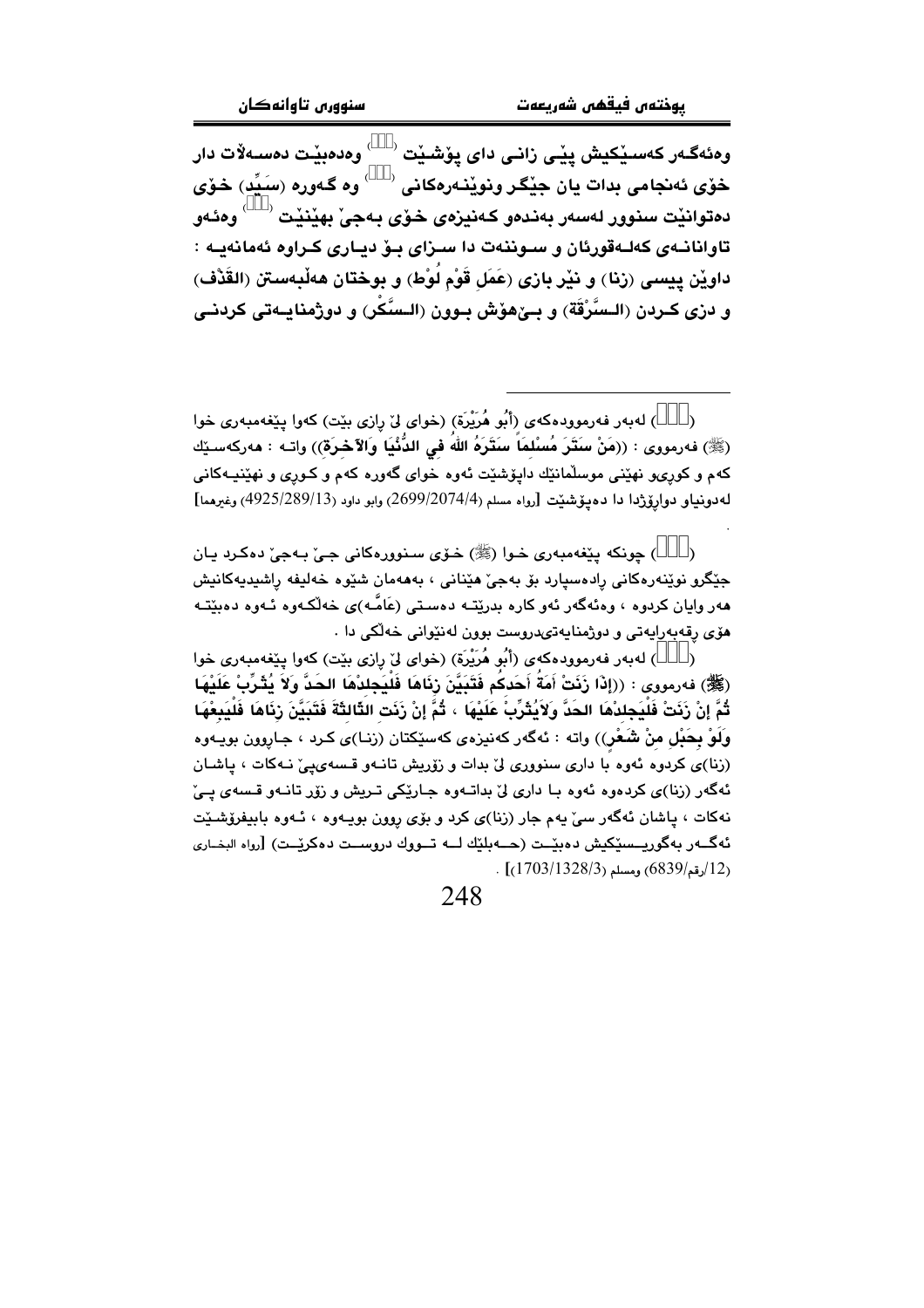خواو يێغەمبەر (ﷺ) (المُحَارَبَة) و هەڵگەرانەوە لەئيسلام (الرِّدَّة) و درچوون لەفەرمانى دەسەلات دا و يێشەواي موسوڵمانان (أَهْل البَغى) .

# يهكهم: سنوور –سزا–ی داوێن پيسی ونێر بـازی ( حَدٌّ الزَّنَـا وَعَمَل قَوم لُوط) (

) داویّــن پیــسی بهکێکــه لهگــهورهترین تاوانــه گــهورهکان خــوای گــهوره لهسورهتي (الإسـراء :32) دا دهفـهرموي : ﴿وَلاَتَقْرَبُوا الزِّنَا إِنَّهُ كَانَ فَاحـــشَةً وَ سَـــاءَ سَبيْلاَ﴾ واتــه : وهنزيكـي داوێـِن پيـسي مهكهونــهوه ، بهرِاسـتي ئــهوه كـارێِكي خـراپ و ريّگايـهكي پيـسه . وه (عَبْـدُالله بـن مَـسْعُود) (خـواي ليّ رازي بيّـت) فـهرمووي : پرسـيارم لهپێغهمبهری خوا (ﷺ) کرد کهوا چی تاوانێك زۆر گهورميه ؟ فـهرمووی : ((أَنْ تَجْعَلَ لِلْـهِ ندًّا وَهُوَ خَلَقَكَ)) واته : كەوا ماوتا و شەريك بۆ خوا بريار بـدەيت ، كەمـەر ئـەويش تـۆي بِهِدي هيِّناوه . ووتم : ياشان جي؟ فهرمووي : ((أَنْ قَقْتُلَ وَلَدَكَ مَخَافَةَ أَنْ يُطْعِمَ مَعَكَ)) واته : كهوا رۆلّەكەت بكوژيت لەترسى ئەوە دا خواردنت لەگەلّ دا دەخوات ، ووتم: ياشـان چىتر؟ فەرمووى : ((أَنْ تُزَانىَ بِحَليْلَة جَارِكَ)) واتە : كـەوا كـارى داوێن پيـسى لەگـەلّ حه لْآلْي دراوسنگهت دا بكهيت [رواه البخاري (12/رقم/6811) ومسلم (86/90/1) وغيرهما].

وهخـواي گـهوره لهسـورهتي (الفرقـان : 68–70) دا لهباسـي سـيفهتهكاني بهنـده راستەقىينەكانى خۆې دا دەڧەرموي : ﴿وَالَّذِيْنَ لاَيَدْعُونُ مَعَ الله إِلَٰهَا آخَـــرَ وَلاَيَقْتُلُـــونُ النَّفْسَ الَّتِي حَرَّمَ اللَّهَ إِلاَّبالَحْقِّ وَلَايَزِنُونَ ،وَمَنْ يَفْعَلْ ذَلكَ يَلْقَ أَثَامَاً ، يُضَاعَفْ لَهُ العَذَابُ يَوْمَ القِيَامَة وَيَخْلُدْ فيه مُّهَانَاً إلاَّ مَنْ تَابَ وَ آمَنَ وَعَمَلَ عَمَلاً صَالحاً ، فَأُولَئكَ يُبَدِّلُ اللهُ سَيِّئاتهمْ حَسَنَات﴾ واته : وهئهوانهي كهوا لهگهلٌ خواي گهورهدا داوا و هاوار به كهسي تر ناکەن وەھيچ نەفسێك کەخواي گەورە كوشتني حەرام كردوە بەناحەق نـايكوژن وە كـارى داوێن پیسی (زنا) ناکەن ، وەھەرکەسێك ئەوانە بکات ئەوە تووشى تاوانى گەورە دەبێت ، سزا بۆ ئەو لەرۆژى قيامەت دا دوو جار دەبێتەوە ، وە بەزەليلى لەوشىوێنە ناخۆشـەدا بهههتاههتایی دهمێنێتهوه ، مهگهر ئهو کهسهی تۆبه بکات و پهشـیمان ببێتـهوه و بـاوهرِ 249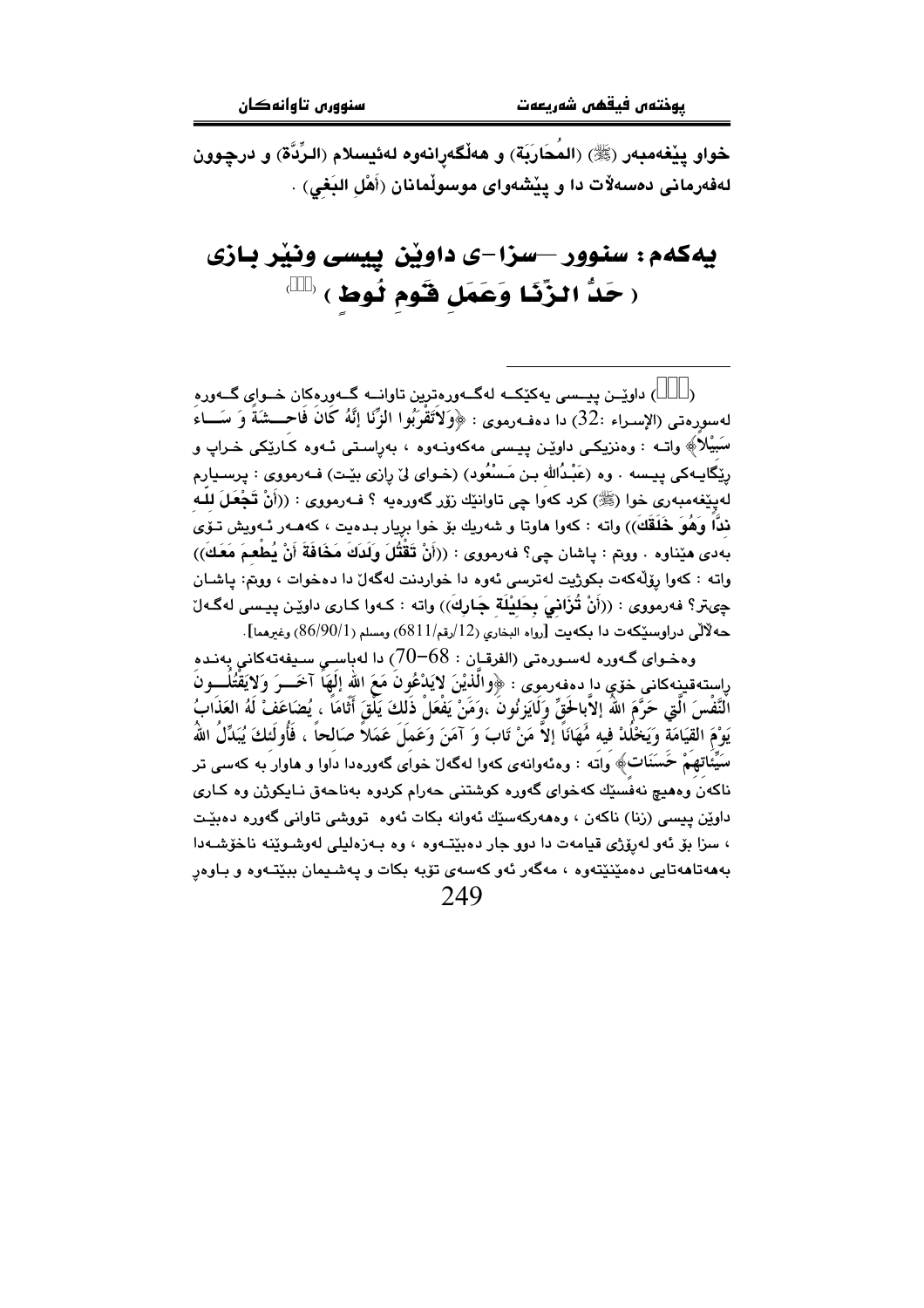ئەگـەر كـور – لەژيانـدا ژنـى نـەھێنا بـوو – يـان كـچ – لــەژيـــانـــدا شووى نهکردبوو – ي ييٌّ گه يشتووي ژير <sup>( \_\_)</sup> ي ئازاد <sup>( \_\_)</sup> وه بهبيٌّ زوّر ليٌّ کردن ئــهو تاوانــهي كــرد ئــهوه ســهد (100) دارى ليّ دهدريّــت لـهگــهلّ دوور ``  $^\circ$ خستنەومى ساڵێك دا

بێنێت و کردهوهي چاکه بکات ، جا ئهوانـه خـواي گـهوره خرايـهکانيان بـۆ دهگۆرێـت بەچاكە ...

) چـونکه منــالٌ و شــێت هــدِچ (تَكْليْــف)ى شــهرعيان لهســهر نىيــه ، لهبـهر  $\lambda$ فەرموۋدەكەي (عائشە) بروانە (پ $\sim (107)$  .

) چونکه ئەوەي کۆيلە بێت \_ بەندە بێت يان کەنیزە \_ ئـەوە بـەرد بـارانى  $\lambda$ لەسەر نىيە ، بەلكو پەنجا دارى لىْ دەدريْت كە دەكاتـە نيـوەي سىزاي كەسـێكى ئـازاد . لەبەر فەرموودەكەي خـواي گـەورە لەسـورەتى (النـساء :25) دا كەدەفـەرموئ : ((فَإِذَا أُحْصنَّ فَإِنْ أَتَيْنَ بِفَاحشَةً فَعَلَيْهِنَّ نصْفُ مَا عَلَى المُحْصِنَات منَ العَذَابِ)) واتـه : جا ئەگەر \_ ئەم جۆرە كەنيزانە \_ درانە شوو وەكارێكى داوێن ييسيان كرد ئـەوە نيـوەي سزای ئافرەتە ئازادەكانيان لەسەرە . وە (عَبْدُالله بن عَيَّاش المَخْزُومى) دەڧەرموێ : (عُمَرُ بنُ الخَطابِ) فەرمانى يـيْ كردم لەگەلْ چەند لاوێكى ترى (قريش) دا كەوا دارىسزا بـدەين له جەند پەندەپەكى (إمَارَة)ھەر پەكە پەنجا دار ، پەنجا دار ، لەسبەر داويْن پېيسى (زنيا)  $[$ كردن . [رواه مالك (594/594) والبيهقي (242/8) و هو حسن بروانه الارواء (2345)]

) ئەگەر كەسێك (يياو يان ئـافرەت) زۆرى لىْ كـرا لەسـەر داوێـن ييـسى ئـەوە  $\lambda$ داري سنوري ليّ نادريّت لهبهر فهرموودهكهي (أَبُو عَبْدالرَّحْمَنِ السّلَمي) كـهوا ئافرهتێكيـان هێنا بۆلای (عُمرُ بنُ الخَطَّابِ) (خوای ليّ رازی بێت) کهوا تینوێتی زوّری یـیّ هێنـابوو ، جـا بهلای شوانێك دا تێپەر بوه و داوای ئاوی ليّ كردوه ، جا شوانەكەپش ئـاوی يــيّ نــهداوه ، تەنھا كاتٽك نەبێت كەخۆي بداتە دەستەرەر كارى خرابيەي لەگەل بكات ، ئەرىش ئىەرەي کردوه ، جا ئیمامی عومهریش رِاوێژی بهخهڵکی کرد لـهبارهی بـهرد بـاران کردنی،پـهوه ، 250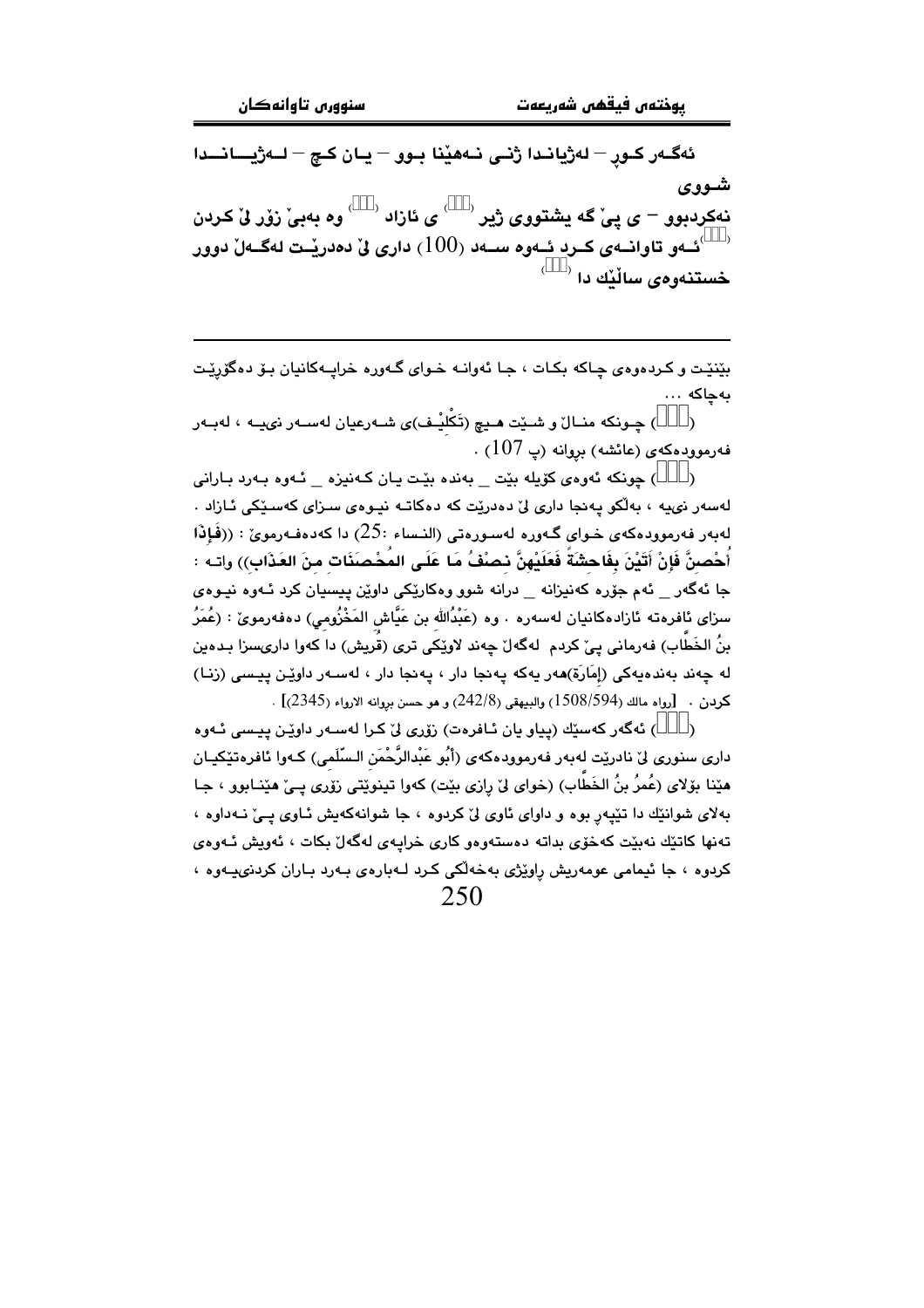(عَلَمِ) (خواي ليِّ رازي بيِّت) فهرمووي : ئهمه ناچار بـووه ، مـن وا دهبيـنم وازي ليِّ بيِّنيـت بروات ، جا ئەويش واي كرد [رواه البيهقى (236/8) وهو صحيح بروانه الارواء (2313)] .

) لەبەر فەرموودەي خواي گەورە لەسىورەتى (النبور: 2) دا ، كەدەفبەرموي :  $\lambda$ ((الزَّانِيَةُ وَالزَّانِي فَاجْلِدُواْ كُلَّ وَاحِدِ مِنْهُمَا مِائَةَ جَلْدَة ، وَلاَتَأْخُذْكُم بهمَا رَأْفَةً في دين الله إنْ كُنْتُمْ تُؤْمِنُونَ بِالله وَاليَوم الآخر ولْيَشْهَدْ عَذَابَهُمَا طَائفَةٌ منَ المُؤْمنينَ)) واته : ئافروتی داوێن پیس و پیاوی داوێن پیس ئەوھ ھەر پەکـەپان سـەد (100) داریـان ليّ دون ، وه له کاتي جيّ پهجيّکردني سنووري خـوادا هـيـ۾ سـوّزو پهزوبيـهك نـه-تانگريّت ئەگەر باوەرتان ھەيە بە خوا و بەرۆژى دوايى وە با دەستەيەك لەئيمانداران ئامادەي سىزا دانهڪهبان بن ، و.ملهبهر فهرمووڊهڪهي (زَيْدُ بنُ خَالد الجُهَني) (خـواِي لِيّ رازي بيّـت) ڪـهوا فهرمووي : بيستم يَيْغهمبهري خوا (ﷺ) فهرماني دهكرد لهبارهي كهسێكهوه كهوا (زنـا)ي کردوه و ژنی نههێناوه کهوا سهد ( $100$ ) داری لیّ بدریّت و سالٌٽِکيش دووړ بخریّتهوه [رواه  $.$  [(6831/می) (2/دقم)]

#### تێبینی :

ئەگــەر ئــەو كەســەي كــەدارى لىّ دەدريّــت لاواز سوو بەرگــەي ســەد (100) دارى نه $\epsilon$ دهگرت $\epsilon$  دهتوانرێت بهلقێکی دار خورما که سهد  $(100)$  پهرِه (شمـراخ) ی پێـوه بێـت يهك جار لوێي بدرێت ، لهبهر فهرموودهكهي (سَعيْدُ بنُ سَعْد بن عُبَـادَة) (خـواي ليّ رازي بێت) کهوا فهرمووي : لهنێوان ماله کانمان دا پياوێکي نوقساني لاواز هــهبوو ، جـا گـوێي يئ نەدەدرا ، تارۆژێك گرتيـان بەسـەر كەنيزەيـەك لەكـەنيزەكانى ماڵـەرە ، خـەريك بـور (زنا)ی لهگهلٚ دا دهکرد ، جا (سَعْدُ بنُ عُبَادَة) باسی کرد بـۆ پـێِغهمبـهری خـوا (ﷺ) ، جـا ئەويش فەرمووى : ((إجْلدُوهُ ضَبَرْبَ مائَةَ سَوْطٍ)) واتە : داركارى بكەن بـە لێدانى سـەد رار ، ووتيان : ئەي يێغەمبەرى خىوا (ﷺ) : ئــهو زۆر لــهوه لاوازتــرە ئـهگــهر ســهد  $(100)$ الري ليّ دهيـن دهمريّـت ، فــهرمووي : ((فَخُذُواْ لَـهُ عَتْكَـالاً فيـه مائـةَ شَـمْرَاخ ( $100$ فَاصْنُرِبُوهُ صَـَرْبَةً وَاحـدَةً)) واتـه : جـا لقـى دار خورمايـهكى بـوّ ببـهن كهسـهد (100) پــهورهي پێــوه بێــت ، جــا يــهك جــار لوێــي دهن ، [رواه ابـن ماجـه (2/359/2) وابـو داود . [4/رقم/4472) ولاحمد في فتح الرباني (253/99/16) وهو حديث صحيح بروانه صحيح ابن ماجه (2087)] .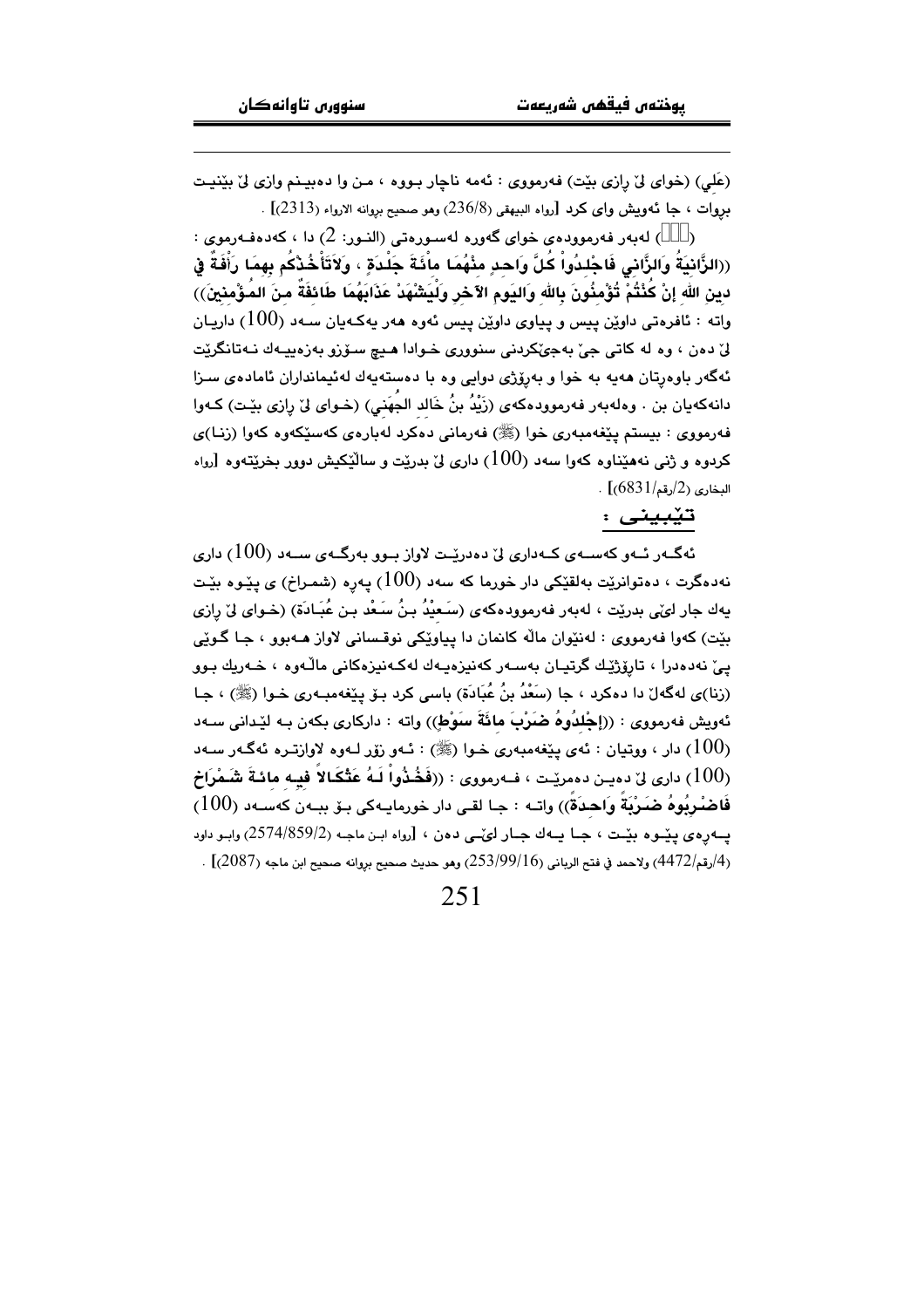وهئهگەر پياو \_ لەژيانى دا ژنى هێنابوو \_ يان ئافرەت \_ لەژيانى دا شووى كردبوو \_ ئەو تاوانەي كرد ئەوە بەرد باران دەكريْت تا دەمريْت  $\langle\quad\rangle$ و ئەو سنووره لهسهری دهچهسپیّت به دان ییّدا نانی تاوان بارهکه خوّی <sup>(</sup>

وهيێغەمبەرى خوا (ﷺ) بەياشى زانيوه دار لـه ئافرەتێك نـەدرێت كـەترس ھـەبووە بەرگــەى نــەگرێت وەك لــە فەرموودەكــەى (عَلــى) دا ، ھــاتوە وەفــەرمووى : ((أَحْسَنُكَ اُقْرُكُهَا حَقَّى تَتَمَاثَـلَ)) واتــه : چـاكت كـرد وازى لىٰ بيْنــه تــا بـاش دهبيّنـّـهوه [رواه مسلم  $\cdot$  [(1705/1330/3)

) لەبەر ئەو فەرموودانەي لەو بارەيە وە ھـاتون لەوانـە فەرموودەكـەي (جَـابِرُ  $\lambda$ بنُ عَبْدالله الأنْصَاري) (خواي ليْ رازي بيْت) كهوا يياويْك له (أسلَم) هات بوْ لاي يـيْغهمبهري خوا (ﷺ) و باسی بۆ کرد که داوێن پیسی (زنا)ی کردووه ، جا چوار شاپهتی لهسهر خۆی دا ، جا پێغەمبەرى خوا (ﷺ) فەرمانى يىْيى كرد كەوا بەرد باران بكرێت ، وە ئـەوە ژنـى هيِّنا بوو [رواه الترمذي (1441/2/1454) وابو داود (12/رقم4407)] .

وه فهرموودهكهى (إبنُ عبّاس) (خوايان ليّ رازي بيّت) كهوا (عُمَرُ بنُ الخَطَّابِ) (خواي ليّ رازي بيّت) ووتاري بوّ خهڵكي دا روّژيّك ، جا فهرمووي : ((بهراستي خـوا محمـد (ﷺ) ي به حەق رەوانە كردووە ، وەقورئانىشى بەسەر دا دابەزانىد وەلــەوەي دايبەزانىدوە ئايــەتى بهرد باران كردن (الرَّجم) ، خوێندمانــهوه و چـوو بــه(عقـل) مانــهوه و لـيٌــي تێگهپـشتين ، يٽِغەمبەرى خوا (ﷺ) بەرد بارانى كرد و ئێمەش ياش ئـەو كردمـان ، جـا دەترسـم ئەگـەر زەمانە دريْژە بِكَيْشَيْت بەخەلْكى كەسىيْك بِلْيْت : بـەخوا ئَيْمـە ئايـەتى بـەرد بـاران كـردن لهکتێبي خوادا نابينين ، جا گومرا ببن به وازهێنان لهفهرزێك كه خواي گهوره دايبهزاندوه ، وەبەرد بارانكردن لەكتێبى خوادا حەقە لەسەر يياوێك كـەوا ژنـى ھێنـا بێت و ئـافرەتێكيش کەشورى کردېيٽ ئەگەر داويْن يېسى کرد ، ئەگەر شايەت ھەبور لەسـەرى يـان سـكى يـر بوو بان خوّى دانى يندا بنيّت)) [رواه البخارى (12/رقم/6830) ومسلم (1511/1317/3) وغيرهما]

تێبيني: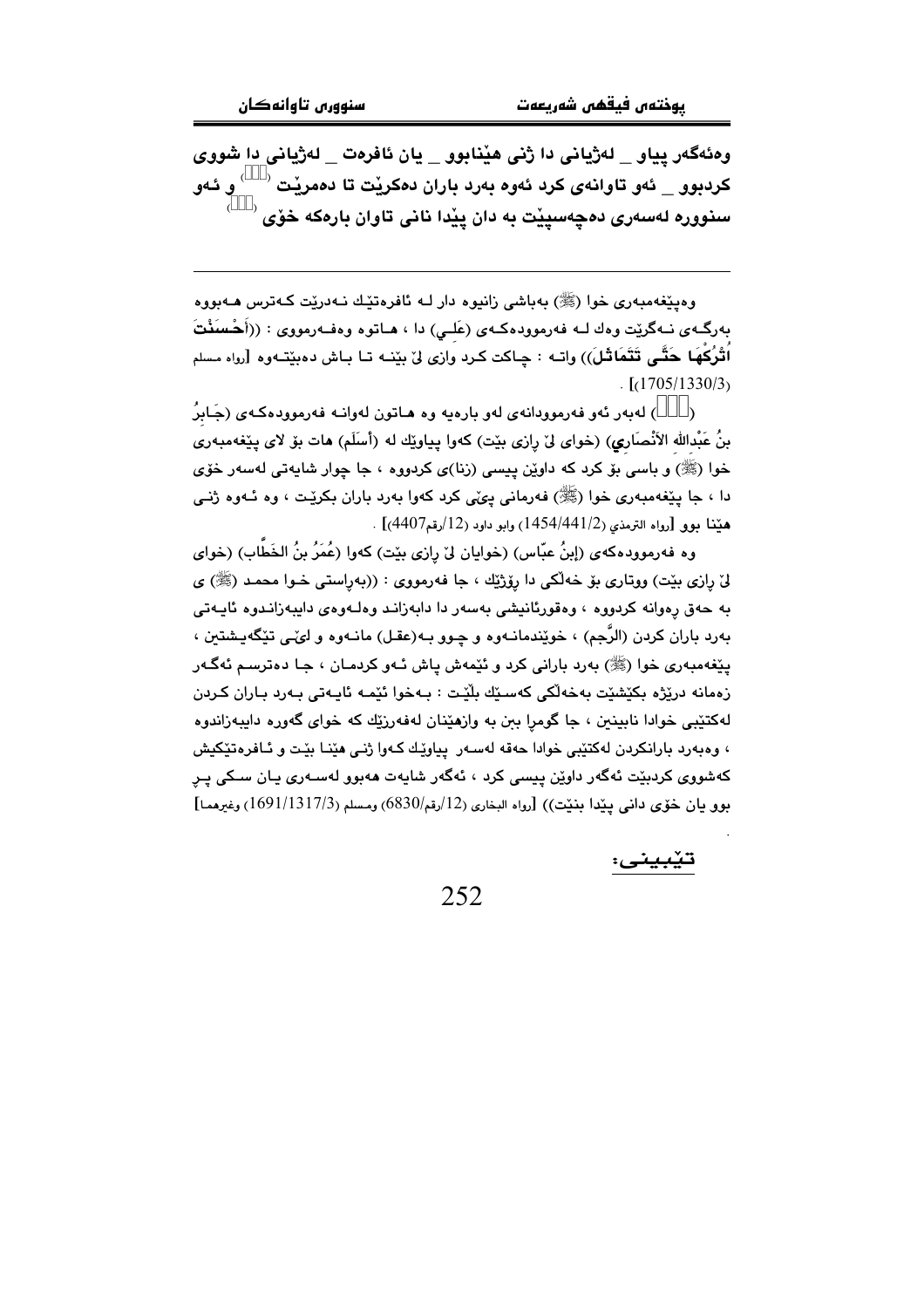ئهگەر ئەو ئافرەتە سكى ھەبور ئەوە جاوەروان دەكرێت تا سكەكەي دا بنێت وە تـا منالهکەيشى لەشىر دان دەبريتەوە ئەگەر كەس نەبوو شىرى بدات ، لەبـەر فەرموودەكـەي (بُرَيْدَة) که لهپهراوێزەکەی داھاتوو دا باسی دەکەبن .

) لهبهر فهرموودهكهي (إِنْنُ عَبَّاس) (خوابـان لِيّ رازي بِيّت) كـهوا فـهرمووي :  $\lambda$ (كاتێك كه (مَاعزُ بنُ مَالك) هات بـۆ لاى پـێغەمبـەرى خـوا (ﷺ) و پـئ\_ى ووت : مـن (زنـا)م كردوه ، يێغەمبەرى خـوا (ﷺ) يېڭى فـەرموو : لەوانەيـە ماڃـت كردېيّـت ياقورنجگـت ليّ گرتيٽت يا تهماشات كرديٽت ؟ ووتي : نهءَ ، ئهي پٽغهمبهري خول ، فهرمووي : ((أَنكَتَهَا ؟)) واته : ئەو كارەتكرېووه ، (إينُ عبّاس) فەرمووى : جا ئەو كاتە فـەرمانى كـرېـ بەبـەربـ  $\left[ (4404/109/12) \right]$ . داران کردنس)  $\left[ (4404/109/12) \right]$  .

وه فەرموودەكەي (بُرِيدَة) (خواي ليْ رازي بِيْت) كەوا يِيْغەمبەرى خوا (ﷺ) ئافرەتێك هات بۆ لای له (غَامد) معهشرهتێك بـوو لــه (الأزْد)هوه ، جـاووتى : ئــهى يـێغهمبــهرى خوا ياكم كەرەوە ، ئەويش فەرمووى : ((وَيْحَك إِرْجِعي فَاسْتَغْفِرِي اللهَ وَتُوْبِي إِلَيْـهِ)) واته : (وَیْم) بۆ تۆ ، بگەرێرەوە و داوای لیٌ بوردن لەخوای گەورە بکەو پەشىيمان بـەرەوە بِـۆلای ئـهو ، ووتــي : وا دەتبيـنم دەتــهوێت بمگێریتـهوه وەك چـۆن (مَـاعزُ بـِنُ مَالـك) ت گێرايەوە؟ فەرمووى : ((وَهَـاٰذَاكَ ؟)) واتە : ئەي ئەوە چىميە ؟ ووتى : سكى ھەيە لــەزينا ، فەرمووى : ((ٱنْت)) واتە : تۆ ؟ ووتى : بەلْيٌ ، جا پىيٌى فەرموو : ((حَتَّى تَضَعَع مَا فَى بَطَّنك)) واته : تا ئەوەي لەسكت دايە داي دەنێيت ، (بُريِّدَة) فـەرمووي : جـا يياوێـك لـه (الأنْصَار) كەفالەتى كرد تاسكى دانا ، جا ھاتـەوە بـۆلاي يـێغەمبـەرى خـوا و فـەرمووى : ئەوە ئافرەتە (غَامديَّة) كە منالەكەي دانا ، جا يێغەمبەرى خواپش (ﷺ) فـەرمووى : ((إِذَا لاَنَرْجُمْهَا وَنَدَعَ وَلَدَهَا صَغَيْرَاً لَيْسَ لَهُ مَنْ يُرْضِعَهُ)) واته : كەوابوو بەرد بارانى ناكەين و رۆلّەكەي بەتەنھا جىيْ بھێڵين كەسىي نـەبێت شـيرى بـدات ، جـا پياوێك لـه (الأنْـصَار) مهلّساو فهرمووی : شـیردان و بـهخێو کردنـی لهسـهر مـن ، ئـهى پێغهمبـهرى خـوا(ﷺ) ، (بُرَيْدَة) فەرمووى : جا بەرد بارانى كرد [رواه مسلم (1595/1321/3)] .

وه (وَيْـح) : ووشـهي بهزهيږيــه ، بهيێـڃهوانهوهي (وَيْـل)ه ، کـه ووشـهي سـزايه . وەفەرموۋدەيتر زۆرە بروانە (پ $466$ ) .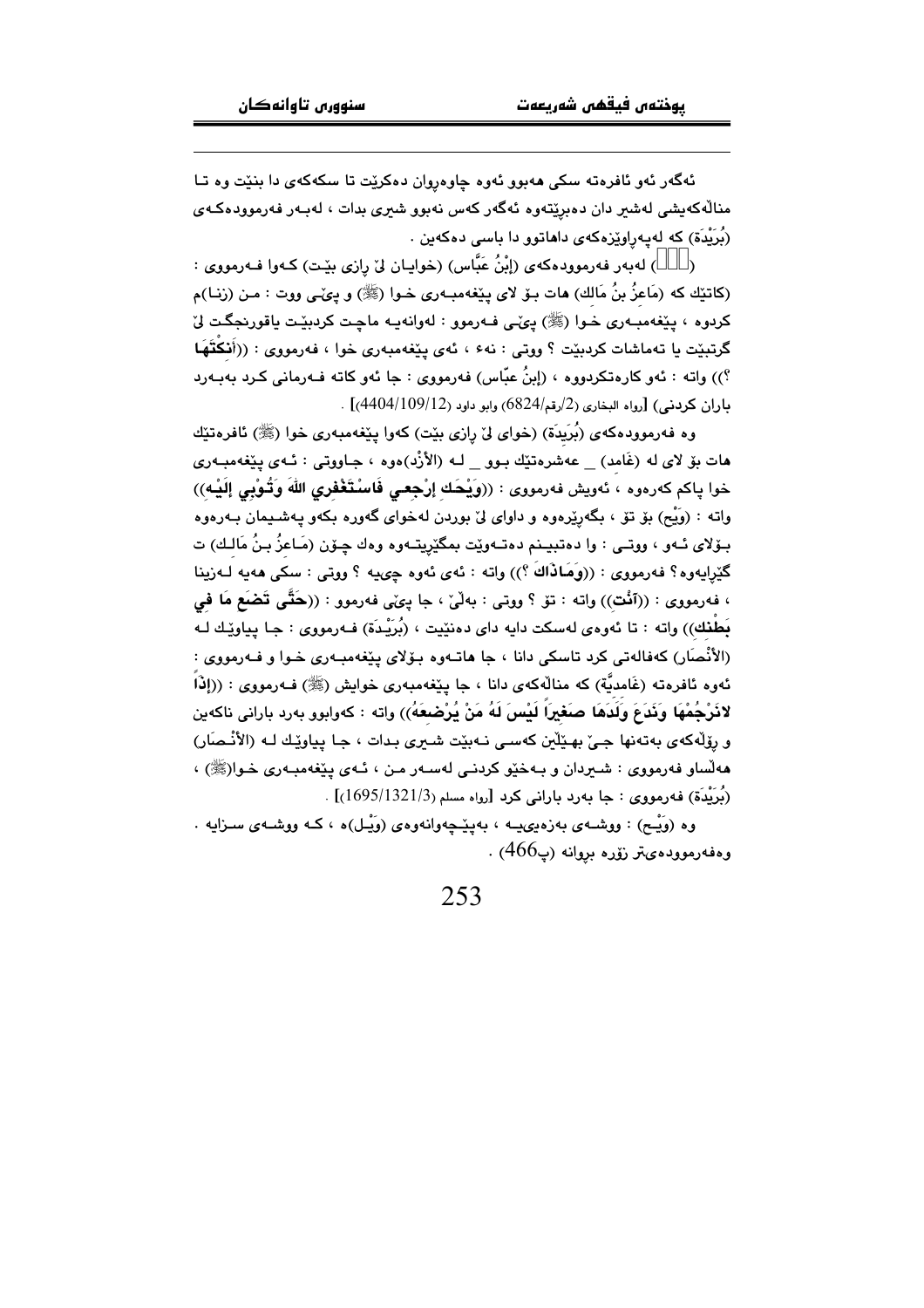#### تيْبينى :

ئهگەر ياش دان يێدانانەكەي يەشىمان بويەوە ، ووتى : زينام نـەكردوە ئـەوە وازى ليٰ دههێنرێت لهبهر فهرموودهکهي (نُعَيْمُ بنُ هزَال) (خواي ليٰ رازي بێت) کهوا فـهرمووي : (مَاعزُ بنُ مَالك) هەتپو بوو لە باوەشى باوكم دا گەورە بوو ، جا تووشى (زنا) هـات لەگـەلْ كەنيزەيەكى گەرەكەكەمان دا ، جا بـاوكم يـێى ووت : بـرۆ بـۆلاي يـێغەمبـەرى خـوا (ﷺ) ئاگاداری بکـهرهوه لـهوهي کـه کردوتـه بـهالکو داوای لـیٰ بووردنـت بـوّ بکـات ، وه تـهنها مەبەستى باوكم لـەوەدا بـوو بـەھيواى ئـەوە وە بـەلكو خـواى گـەورە دەروازەيـەكى لـىّ بکاتهوه ، فهرمووي : جا هات بۆلاي ووتي : ئەي پێغهمبەري خوا (ﷺ)، مـن کـاري داوێـن ييسي(رنا)م کردووه جا کٽٽِبي خوام لهسهر بهجيؒ بهٽِنه ، جا پٽِغهمبـهر گـوٽِي پيَ نـهدا ، ئەويش دووبارەي كردەوەو ووتى : ئەي يێغەمبەرى خوا (ﷺ) من (زنـا)م كـردووە كتێبـي خوام لهسهر بهجيّ بهێنه ، جا يێغهمبهري خوا (ﷺ) گويّءي پيّنهدا جا ئهويش جـارێِکيتر دووبارهي کردهوه :ئهي پيّغهمبهري خـوا (ﷺ) مـن (زنـا)م کـردووه کتێبـي خـوام لهسـهر بهجيّ بێنه ، تا چوار جار دووبارهي کردهوه ، جـا پێغهمبـهري خـوا (ﷺ) فـهرمووي : تـۆ ئهمه جوار جاره دوويارهي دهکهيتهوه جا لهگهلٌ کےٌدا؟ ووتے : لهگهلٌ فلَّانـه کـهس ، فــهرمووي : ئايــه هـهاڵتاژانــد(راتكـشاند)؟ ووتــي : بــهاڵێ ، فــهرمووي : ئايــه يێـستت داي لەپێستى؟ ووتى : بەلْێ ، فەرمووى : ئايە جووت بويت لەگەلْىدا؟ ووتـى : بـەلْێ (نُعـيم) فهرمووي : جا فهرماني کرد کهوا پهردباران بکرێت ، جا دهرکرا پِوْ دهشتايي (الۡحَرُّةَ) جا کاتێك که بهرد باران کرا و بهرهدهکان دای لهلاشهی ، ترسا ، جا دهرچوو رای کـرد ، جـا (عَبْدُالله بن أَنَيْس)ي بـِيِّ گەبشت و ماورێِکانی بیِّ ووزه کردبوو ، جا (وَظيْف)ي ووشـترێِکي بـۆ دەرھێنـا وتـێی وەشـاند ، کوشـتی ، جـا ھـات بـۆلای بـێغەمبـەری خـوا (ﷺ) و بـۆی گێرايەوە ، ئەويش فەرمووى : ((هَلَّا تَرَكْتُمُوهُ لَعَلَّهُ أَنْ يَتُوبَ فَيَتُوبُ اللهُ عَلَيْه)) واتـه : ئهي بۆ وارتان ليّ نـههێنا لهوانهيـه پهشـيمان بوايهتـهوه و تهويـهي بكردايـه ، جـا خـواي گەورە لىيٌ ي خۆش دەبوو [رواه ابوداود (4/رقم 4419) وهو حديث صحيح بروانه (3716)] .

وه (وَظَيْف)ى ووشتر ، خوففهكهيهتي وهكو سمى ئهسيه ، بروانه( لسانُ العرب) .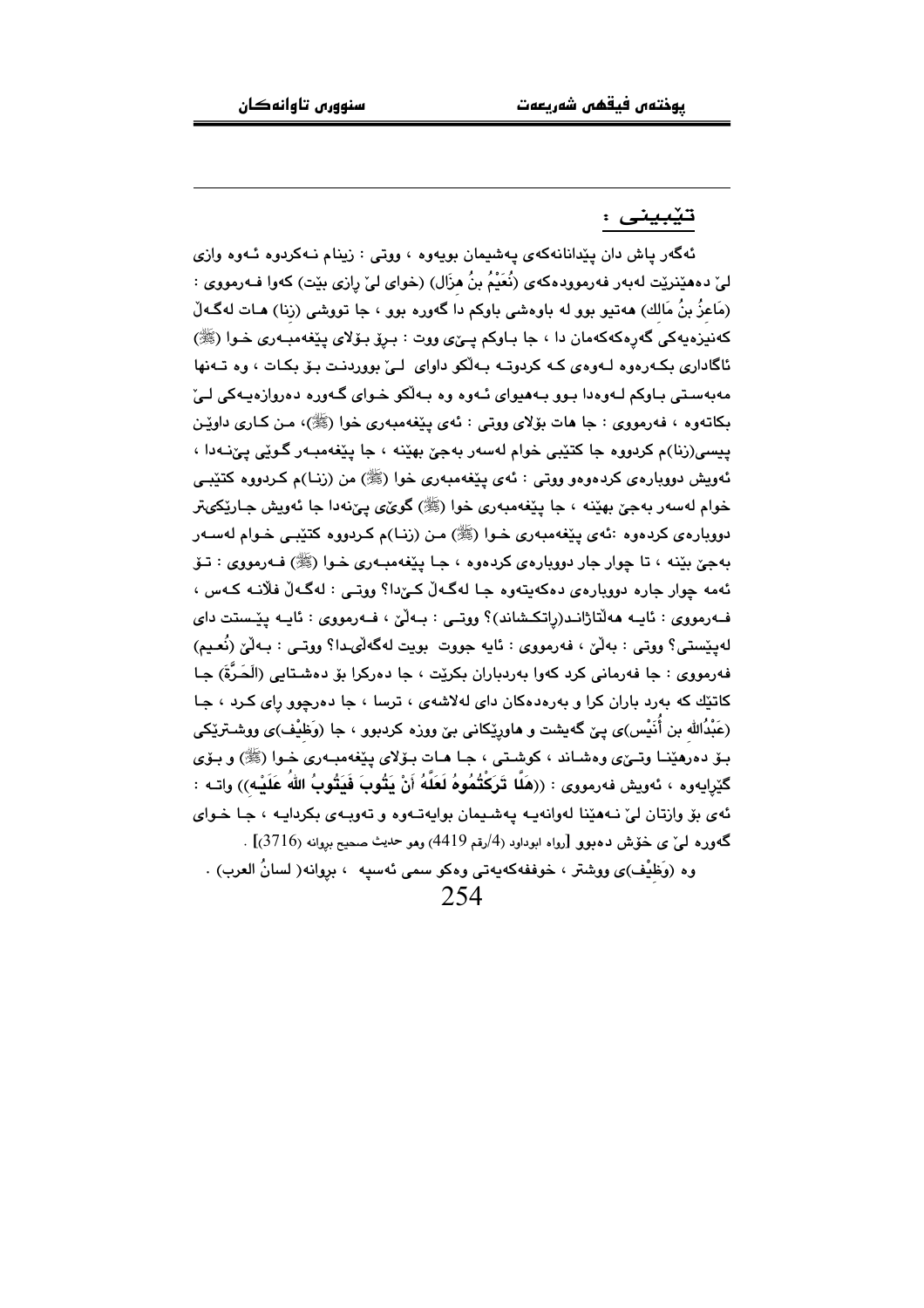يان بەشايەتى دانى چوار پياوى موسىولْمانى داديەروەر كەوا بلْيْن ئێمە (ذَكَـرْ)ى فـلأن كـهسمان بينـى لـه (فَـرْج)ى فلأنـه ئـافرەت دا وەكــو خەنجـەر لەكەوانەكەي دا <sup>(</sup>

ئـهوه لـهو كاتـهدا يياوهكـه و ئافرەتەكـهيش سـنووريان لهسـهر جيٚبـهجيّ دهكريْت بهلاّم ئەگەر بەدان يێدا نان بێت ئەوە تەنھا ئەوەيان دانى يێدا دەنا  $^{-\lambda}$  سنووري لهسهر جيّ بهجيّ دهکريّت بهلّام ئهوي تريان پرسياري ليّ دهکريّت

وه(أَثْرَ)ه كهى (قسَامَة بنُ زُمَيرٍ) كهوا (أَبُو بَكرَةَ) و (شـبْلُ بـنُ مَعْبَـد) و (أَبُـو عَبْـدالله نَـافـم) شـايەتيان دا لاي (عُمَـرُ بـنُ الخَطـابِ) (خـواي ليّ رازي بيّـت) كـهوا پياويّكيـان بـيـني (زنـا)ی کـردوه ، جـا کـه چـوارهمیان هـات کـه (زیـاد) بـوو (عُمـر) (خـوای ليّ رازی بێـت) فهرمووي : (إنشاء الله) تۆ شاپەتى راستى دەدەپت ، جا (زيـاد) ووتـى : سـەبارەت (زنـا) ئەوە من شايەتى لەسەر نادەم ، بەلام من شتێكى زۆر ناشىرىنم بىنى ، (عُمر) فـەرمووى : (الله أكبر) داريان ليٌ دهن ، جاداريان لَيْيان دا ، ووتى : جا (أَبُو بكرة) ياش ئەوەي لَيْيان دا ووتی : من شایهتی دهدهم کهوا (زنا)ی کردوه ، جا (عُمر) خهریك بوو دووباره داری ليّ بداتەوە ، جـا (عَلـي) قەدەغـەی لىٰ كـردو فـەرمووی : ئەگـەر شـايەتى (أَبـُو بكـرة) بـەدوو شايهت دهژميّريت ، ئەوه هاورپّكەت بەرد باران بكه ، ئەگەر نـا ئــەوه دارى خۆيـت لىّ دا ، جا وازى ليّ هيّنا [رواه البيهقى (334/2) واسناده صحيح بروانه الإرواء (29/8)] .

<sup>)</sup> لەبسەر فەرموودەكــــوى خــــواى گــــــوردە لەســــورەتى (النــــور :4) دا ،  $\lambda$ كەدەفەرمووى :﴿وَالَّذِيْنَ يَرْمُونَ الْمَحْصَنَات ثَمَّ لَمْ يَأْتُوا بِأَرْبَعَةِ شُهَدَاء فاجْلدُوهُمْ ثمَانيْنَ جَلْدَةً وَلا تَقْبَلُوا لَهُمْ شَهَادَةً أَبَدَاً وَأُولَٰئِكَ هُـــُمُ الْفَاســَـقُونَ﴾ واتــه : وهَ ئهوانـهى كَـه بوختيان بۆ ئافرەتانى داوێن ياكى موسوڵمان ھەڵدەبەستن وەلە ياشان چـوار شـايەت بـۆ قــسەكانيان ناھێننــەوە ئــەوە ھەشــتا (80) داريــان لى بـدەن وەھــەرگيز شــايەتيان لى وهرمـهگرن وه ئهوانــه (فاسـق)و تاوانبــارن . وهلــهبارهي روداوي (الإفــك)هوه لهسـورهتي (النور :13) دا خواي گەورە دەڧەرموێ: ﴿وَلَوْ لا جَاءوا عَلَيْه بَارْبَعَة شَهَدَاء فـــإنْ لــــمْ يَأْتُوا بالشُّهَدَاء فَأَولَئكَ عنْدَالله هُمُ الكَاذْبُونَ﴾ واتــه : ئــهى بۆَچَـى چَـوار شــايـهت لهســهر قسهکانیان نا مُیْننەوه ، جا ئەگەر شايەتە کانیان نەمیّنا ئـەوە ئەوانـە لای خـوای گـەورە درۆزنىن .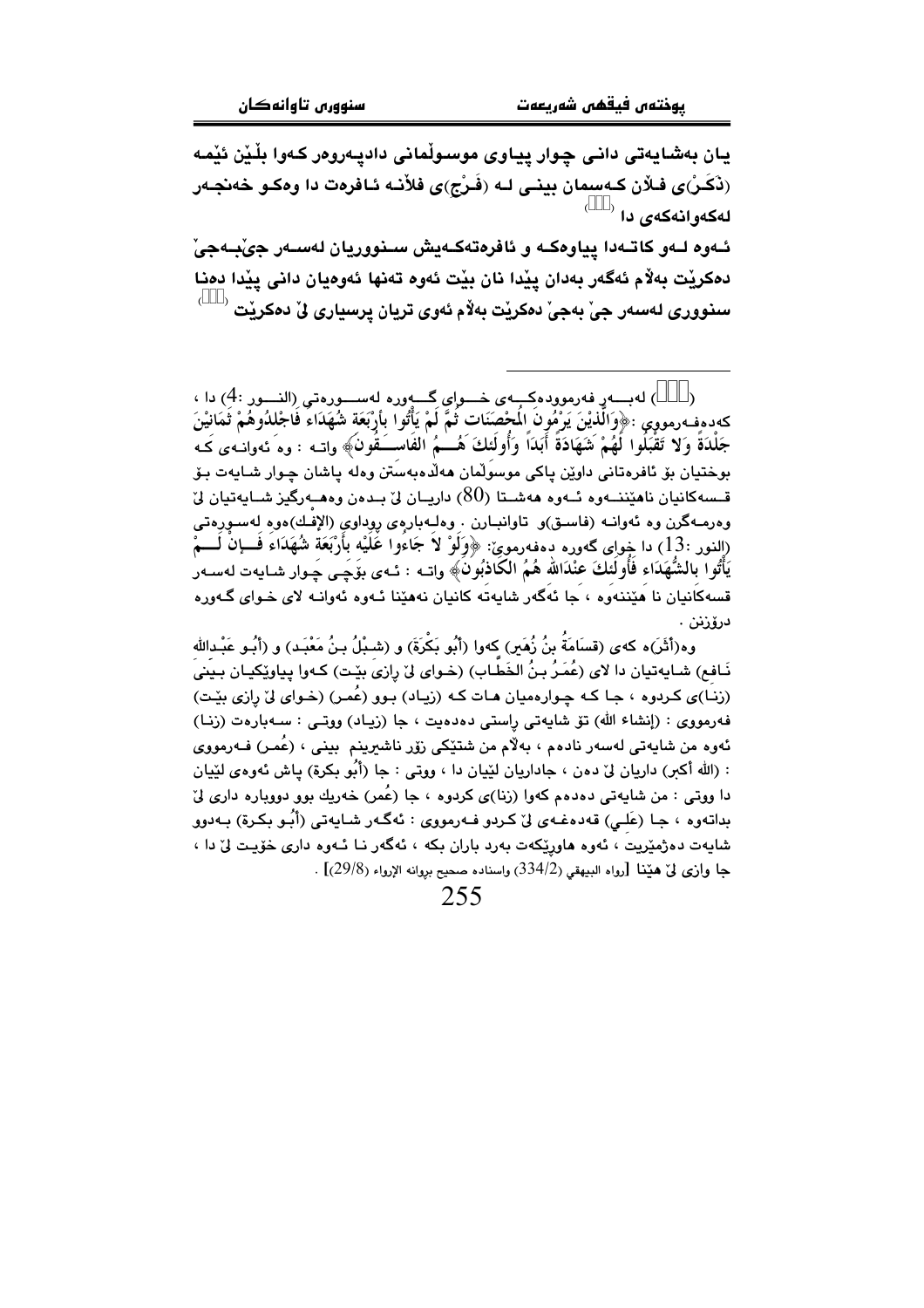وههەركەسپك لەگەلْ ئافرەتپْكى (مەحرەم)ى خۆي دا ئەو تاوانە بكات ئەوە دهکوژريٽت ، ئـيتر کــور بيّـت يــان ييــاو ، وه ئهگــهر (مــهحرهم)يْکــى خــوّى بخوازيْت ئەوە دەكوژريْت و ماڵەكەشى دەبريْت  $\langle\quadrangle$  وەئەگەر دووكـەس نيْـر بازيان کرد ئەوە ھەردووکيان (بکەرو کارلێکراويش) دەکوژرێن ، ئيتر کور

) جا ئهگەر ئەويش دانى پێدا نـا ئـەوە ئـەويش سـنوورى لەسـەر جـێ بـەجێ  $\lambda$ دهکريّت بهلاّم ئهگەر داني يێدا نەنا ئەوە تەنھا لەسەر ئەوەي تريان جىّبىەجىّ دەكريّت ، لهبهر فهرموودهکهی (أَبُو هُرَيْرَةٌ) (خوای لِیْ رِازی بیِّت) کهوا فـهرمووی : دووپیـاو سـکالای خۆيان هێنايه لاي پێغەمبەرى خوا (ﷺ) جا يەكێكيان ووتى : ئەي پێغەمبەرى خـوا بريـار بهکتێبی خوا بده لهنێوانماندا ، وهروخسهتم بده کهقسه بکهم ، فـهرمووی : قسه بکـه ، ووتي : من کورهکهم لای ئهمه کرێِکار بوو جا (زنا)ی کردووه لهگـهلٌ ژنهکهیدا ، جـا پــیٌ  $\sim (100)$ يان راگەياندم كەوا بەرد باران لەسەر كورەكەمە ، بۆيـە منـيش لـەجياتى دا سـەد مەرو كەنپزەيەكى خۆمم دا ، ياشان پرسپارم كرد لەھەندێك زانـا ، جـا يىۡيان راگەيانـدم کهکورهکـهم ســهد (100) دارو دوورخـستنهوه $\omega$  ســالَّیْکی لهســهره ، بــهردباران لهســهر ژنهکـهي ئـهوه ، جـا پێغهمبـهري خـوا (ﷺ) فـهرمووي : بـهو کهسـهي کهنهفـسي منـي بەدەستە بەكتێىي خوا بريار لەنٽوانيان دا ئەدەم ، سەبارەت بە كەنپزەو مەرەكانت ئـەوە بـۆت دەگەرێتــەوە . وەســەد (100) دارى لەكورەكــەى داو يــەك ســالٌ دوورى خــستـەوە وهفهرماني به (أُنَيْس الأَسْلَمي) كرد كهوا بروات بوّ لاي ژني ئهوي تريان ، جا ئهگـهر دانـي يێدا نا ئەوە بەرد بارانى بكات ، جادانى يێدا نـا ، ئـەويش بـەرد بـارانى كـرد [رواه البخارى . (12/رقم/6828) ومسلم (1324/3/1324) واصحاب السنن] .

) لەبەر فەرموودەكەي (البَرَّاء) (خـواي ليّ رازي بێت) فـەرمووي : گەشـتم بـە  $\lambda$ مامهم و ئالاي يئ بوو ، ووتم : بۆكوئ دەتـەوێت برۆيـت ؟ ووتـي : يێغهمبـهري خـوا (ﷺ) رهوانهي کردووم بۆ کابرايهك ژنې باوکې خۆي خواستووه ، پاش خـۆي ، کـهوا لهگـهردنې بدهم و مالّهكهي ببـهم [رواه ابـو داود (4/رقم 4457) والنـسائي (110/6) والترمذي (1373/407/2) وابن ماجه (2/007/869/2) وعند الآخرين بـدون زيـادة (وهيارهكـهي بيـهـم) وهـو حـديث صـحيح . بروانـه الإرواء . [2351) وصحيح ابن ماجه (2111)]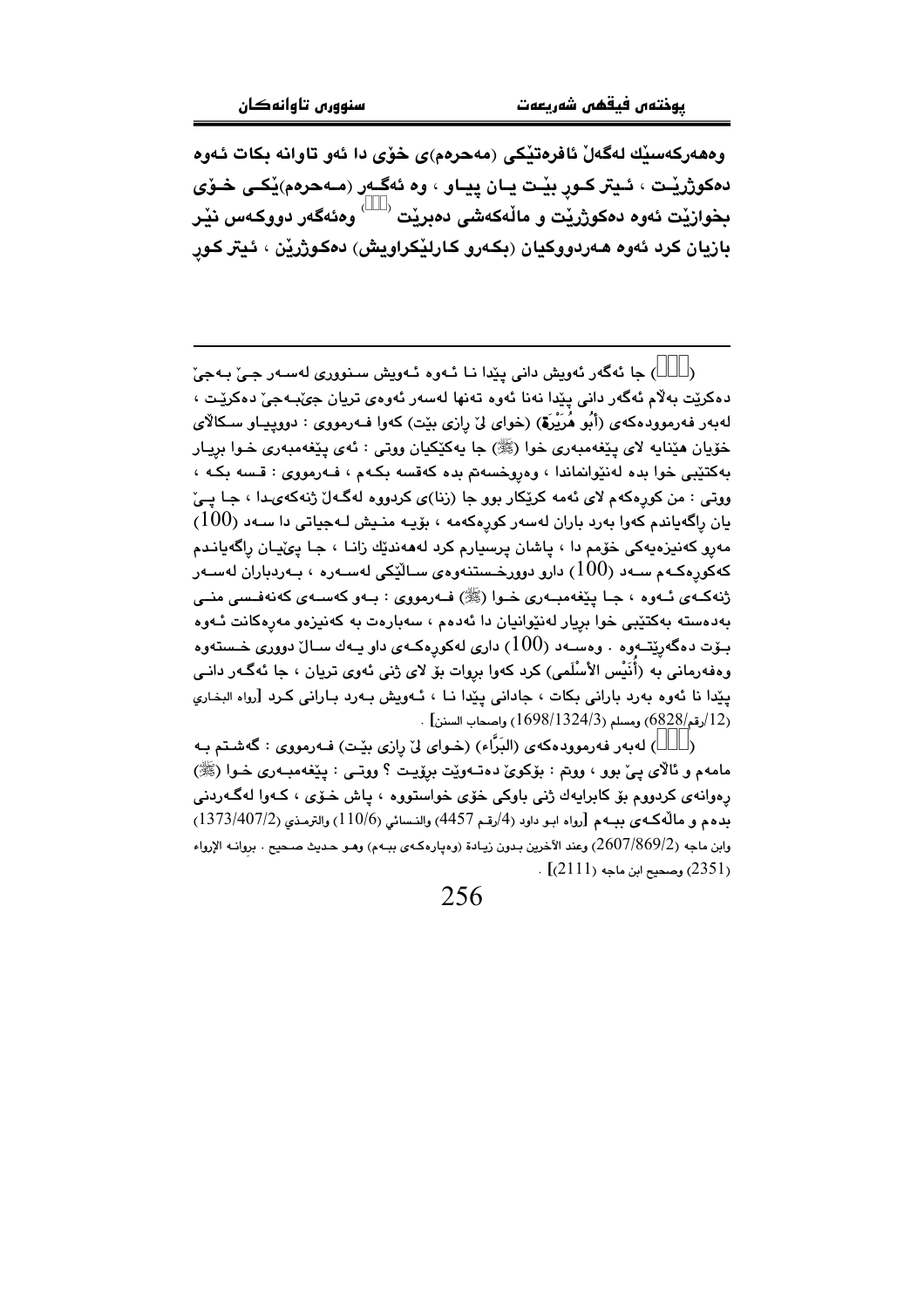بێت يان پِياو <sup>‹ د</sup> گەگەر كەسێكيش ئەو تاوانە لەگەلْ ئاژەڵێكيش دا بكات ئەوە ، دەكوژرێت لەگەلْ ئاژەڵە كەدا . <sup>‹</sup>

## سنوور –سزا– ی بوختان هه ٽبهستن به ( زِنَا ) كردن ( القَدْف )  $^\prime$

) لەبەر فەرموودەكەي(إِبْنُ عَبَّاس) (خوايان لِیْ رازی بِیْت) كـەوا يِیْغەمبـەری  $\lambda$ خوا (ﷺ) فەرمورى : ((مَنْ وَجَدْتُمُوهُ يَعْمَلُ عَمَلَ قَوْمِ لـوْطِ فَاقتَتُلوا الفَاعلَ وَالمَفْعُولَ به)) واته : ئەگەر ھەركەسێكتان بينيەوە كارەكەي قـەومى (لـوط) دەكـات ئـەوە بكـەرو كارلو،كراويش بكوژن [رواه الترمذي (1/8/3/3) وابو داود (4/رقم4462)وابن ماجه (2/856/2) (2561) وهو حديث صحيح بروانه صحيح ابن ماجه (2075) والارواء (2350)] .

وهئهم تاوانه ، بهکێکه لهتاوانه گهورهکان کهخوای گهوره بههۆپهوه قهومی (لوط)ی  $\,$ لەناوبرد ، بروانە [نقه السنة $-361/2$ 365-361)] كەبەجوانى باسى مەترسى ئەم تاوانە دەكات

) لەبەر فەرموودەكەي (إِبْنُ عَبَّاس) (خواپـان لِيْ رازى بِيْـت) كـەوا يِيْغەمبـەرى  $\lambda$ خوا (ﷺ) فەرمووى : ((مَنْ أَتَى بَهِيْمَة فَاقْتُلُوهُ وَاقْتُلُوهَا مَعَهُ)) واته : ھەركەسێك كـارى داوێن پیسی لهگهلٌ ئاژەڵێك دا بكات ئەوە بیكوژن و ئاژەڵەكەشى لەگـەلٌ دا بكـوژن [رواه ابو داود (4/رقم4464) والترمذي (3/8/98/3) وابن ماجه (2/564/956/2) بلفظ آخر . وهو صحيح بروانه الترمذي  $\lceil (1176) \rceil$ 

وه ئەوەي كە لــه (إِبْـنُ عَبَّــاس)ە وە دەگێرنــەوە كــەوا فـەرمووپــەتـى : ((لَــيْسَ عَلَــى الذي يَأتي البَهِيْمَةَ حَنَّ)) [رواه ابو داود (4/رقم 4465) والترمذي (3/8/8/3) وهو صحيح ايضاً] .

بهلّام ئەمە تەنھا فەتواى (إبنُ عبّاس)ە ، بەلّام ئەوى تريان فەرموودەى يێغەمبـەرى خوايه (ﷺ) ، وهفەرموودەي يَيْغەمبەرى خوا (ﷺ) نابيّت بۆ قىسەي ھـيچ كەسـێك وازى لىّ بهێنرێت ، بۆيە ئێمە لەسەر مانە كار بەفەرموودەكە بكەين . ((وَخَيْرُ الهُدى هَدْيُ مُحَمَّدِ (ﷺ))).

) (القَذْف) : ئەوەپ كەسىيّك بـه موسىولْمانيّك بلْيّت : ئـهى داويّن پـيس يـا زیناکهر باههر ووشهبهکیتر ئهو واتابه بگهبهنێت کهوا به (زنا) کردن تۆمهت باری بکات ، وهئهم کارهیشه پهکِیْکه لهتاوانه گهورهکان ، خواِی گهوره َلـه سـورهتی (النـور : 23) دا دهفهوميّ : ﴿إِنَّ الَّذِيْنَ يَرْمُونَ الْمَحْصَنَاتِ الْغَافِلاَتِ الْمَوّْمِنَاتِ لَعِنُوا فِي الدُّنْيَا وَالآخسرَة وَلَهُمْ عَـــذابٌ عَظـــيمٌ﴾ واتــه: بهراِسـتيَ ئــهوَ كهسَـانهءَى كـه بُوختـَان و تۆمـهتى (زنـا) 257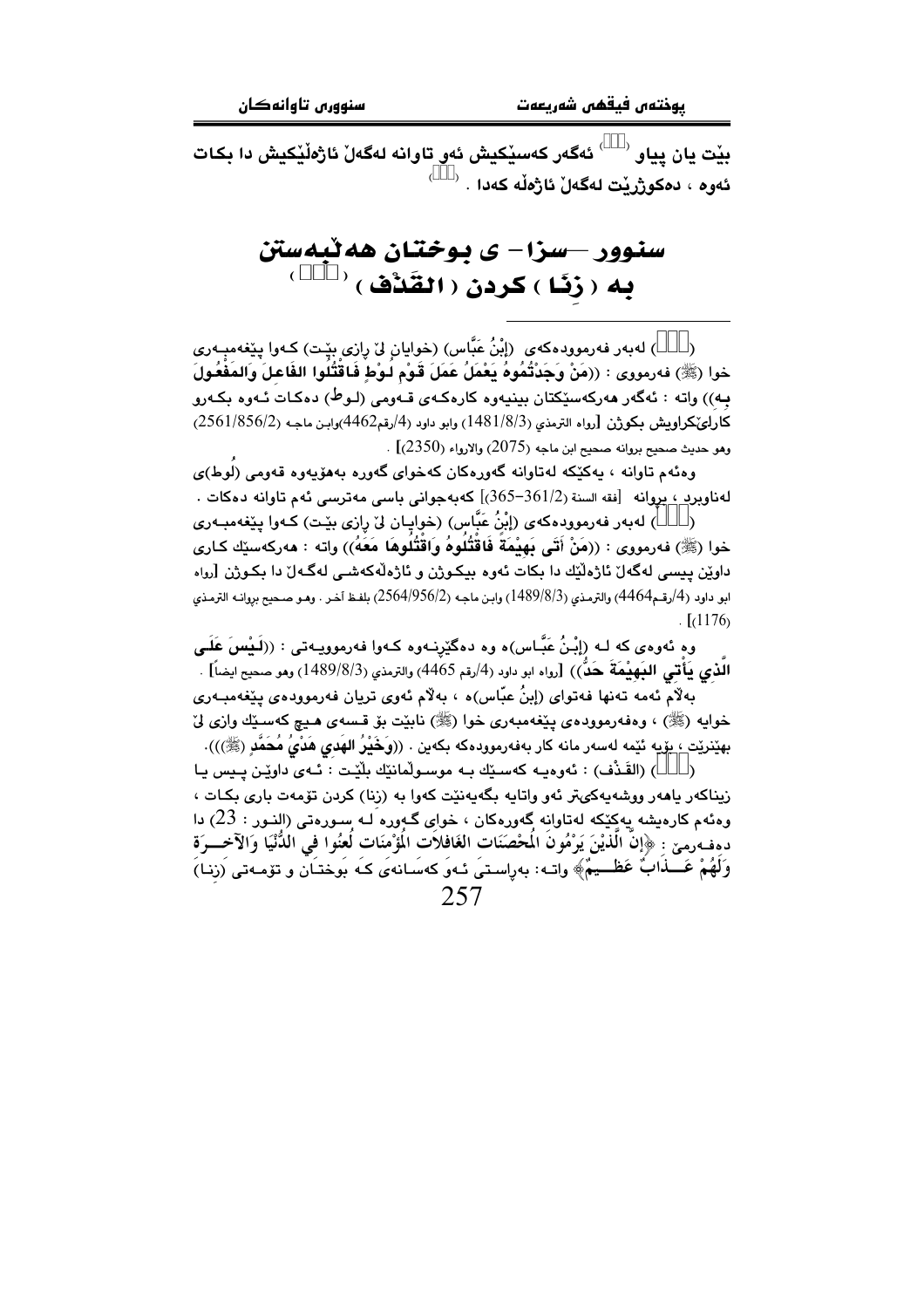هەركەسىلە بوختانى (زنَا) كردن ھەلىەسىت بۆ موسىولمانىلە ئــەوە هەشتا  $(80)$  داری لیْ دەدریْت ، $\epsilon^{(n)}$  مەگەر چوار شايەت بیْنیْت  $(80)$  يان ئهو موسولْمانه خوّي داني ييّدا بِنيّت و (إعْترَاف) بِكات كه زيناي كردووه 

هەلّدەبەستن بۆ ئافرەتە باوەر دارە داوێن ياكە بِيّ ئاگاكـان ئەوانـە نـەفرەتيان لـيّ كـراوە لهدونيا و دوارۆژدا وه سزايهكى زۆر گەورەيان بۆ ھەيە .

وه (أَبُوهُرَيْرَة) (خواي ليْ رازي بِيْت) دەفەرمويْ : يِيْغەمبەرى خوا (ﷺ) فـەرمووي : ((إِجْتَنْبُوا السَّيْعَ المُوْبِقَاتِ ۚ، قَالُوا ِ : وَمَاهُنَّ بِارَسُولَ اللهِ؟ قَالَ : الـشِّرْكَ بِاللهِ وَ السُخْرُ وَقَتْلُ النَّفْس التي حَرِّمَ الله إلا بالحَقِّ وَأَكلُ الرِّبَا وَأَكلُ مَال اليَتيم وَالتَّوَلى يَوْمَ الزُّحْفِ وَقَذْفُ المحْصنَنَات الغَافلات)) واته : خوّتان لهو حهوت شته بيـاريْزن كـه مرۆۋ دەفەوتێنێت و تياي دەبات ووتيان : ئەوانە چين ئەي يێغەمبەرى خـوا؟ فـەرمووى : هاوهڵ بریار دان بۆ خوای گەورە و جادوو کردن و کوشتنی ئەو نەفسەی کە خوای گـەورە حـهرامي کـردوه ، مهگـهر بهحـهق و سـوود خـواردن ، ومـالّي هـهتيو خـواردن ، وپــشت مەلكردن لەدوژمنان لەكاتى غەزادا ، و بوختان مەلبەستن بـەزينا بـۆ ئافرەتـە بـاوەر دارە داويْن بياكه بيّ ئاگاكان [رواه البخاري (6/ رقم /2766) و غيره) ].

) لهېــهر فهرموودهكــهى خــواى گــهوره لــه ســوورهتى (النــور :4) دا كــه دهفەرموێ : ﴿وَالَّذِيْنَ يَرْمُونَ الْمَحْصَنَات ثُمَّ لَمْ يَأْتوُا بِأَرْبَعَة شُهَدَاءَ فَاجْلـــدُوهُمْ ثَمَـــانينَ جَلْدَةً وَلاَتَقْبَلُوُا لَهُمْ شَهَادَةً أَبَدَاً وَأُوْلئكَ هُـــمُ الفَاسَـــقُونَ﴾ بۆواتـاىَ ئايەتەكـە بروانـه (پ509)، وه (أَثَر)هكهي (قُسَامَةُ بنُ زُهَبْر) بروانـه (پ509). وه بيێغهمبـهري خـوا (ﷺ) سنووري (قَذْف)ي لەسەر ئەوانەي بوختانيـان بـۆ دايكـە (عَائـشَة) ھەلبەسـت بـەجىّ ھێنـا [رواه ابوداود (4 / رقم / 4474) والترمذي (3180/332/5) وابن ماجه (2567/857/2) وغيرهم وهو حديث

 $[2081]$ اين ماجة (2081)

) لەبەر ئاپەتەكان و (أَثْر)ەكەي يێشوو . بروانە (پ509) .  $\lambda$ 

سن بروان

) جونکه پەدان پێدانانی خـۆی سـنوری (قَـدْف) لەسبەر ئـەم نامێنێت پـەڵکو  $\lambda$ سنووري (رَنا) لەسەر ئەو يێويست دەبێت ٠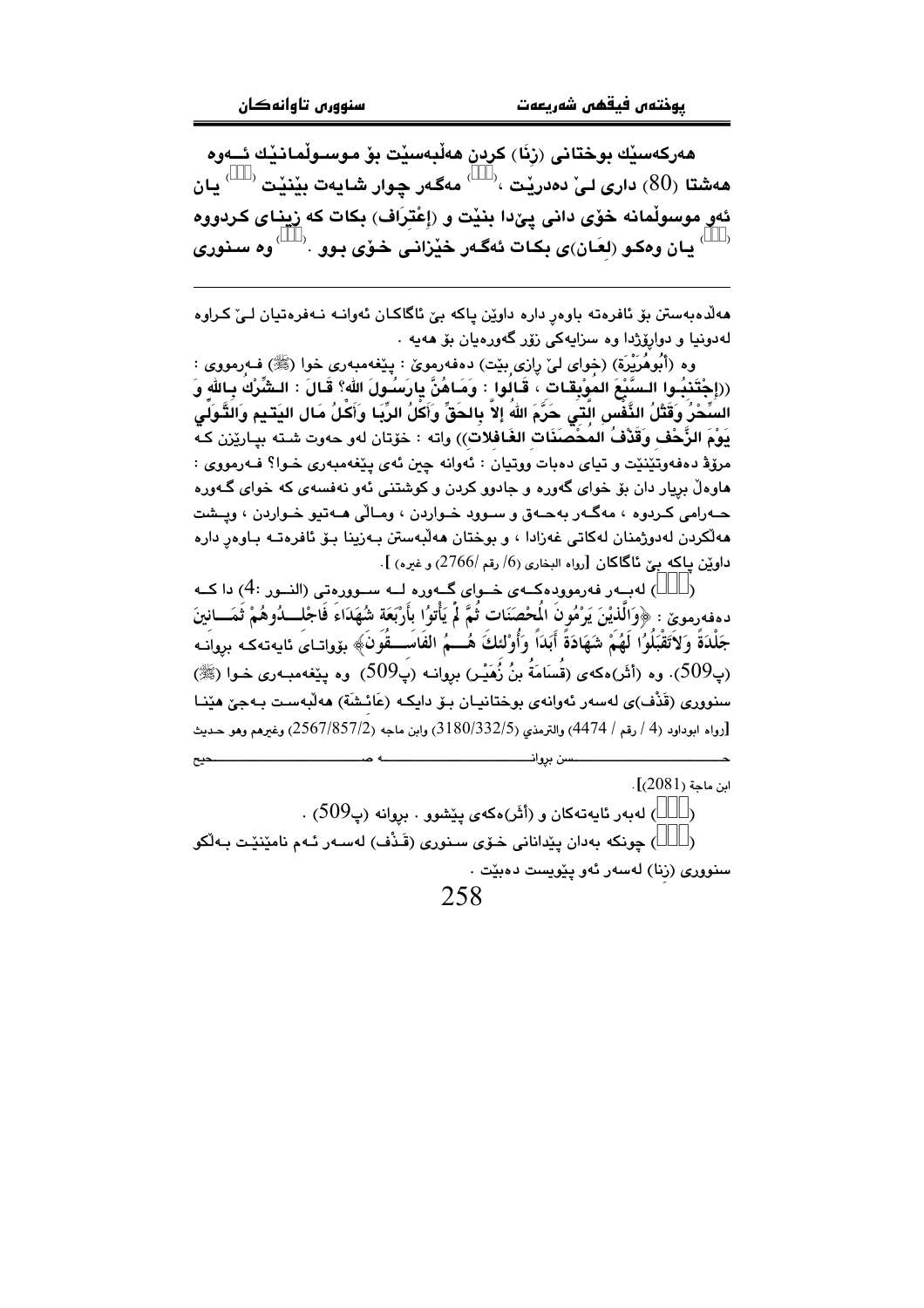بوختان ھەلبەستن بەدان پێدانانی بوختان چيە كە خۆ*ى دە*چەسيێت <sup>( \_\_)</sup> يان بەشايەتى دانى دوڧ موسوڵمانى داديەروەر لەسەرى $\,$  .  $\,$ 

## سنوور —سزا— ي بي هوش پيوون ( حَدُّ السَّكرِ )

 $\sim^{\circ}$ خواردنەوەي شتى بىُھۆشكەر يەكێكە لەگەورە ترين تاوانـە گـەورەكان  $\sim^{\circ}$ بۆيە ئەگەر موسوڵمانێكى پێگەيشتووى ژيرى  $\langle\quadrangle$ زۆر لىٚ نەكراو شتێكى

لەب ر فەرموودەكــەي خــواي گــەورە لەســورەتى (النــور :6–9)دا بروانــه (  $\lambda$ (پ141) وه باسی لهعنهت کردن (اللَّعَـان) بهگشتی لـه (پ140 – پ145) بـاس کـرا . دهتوانيت بۆى بگەرێيتەوه

) چـونکه بـهدان پێـداناني خـۆي تاوانهکـه لهسـهري دهچهسـيێت ، بروانــه  $\lambda$  $. (466)$  .

) وهکو ههموو ئهو سنوورو بږيارانهۍ که پێويستي بهشـايهت ههيـه ، بږوانـه  $\lambda$ ر (پـ467) و پاسی شابهتی دانیش کهله پیش دا پاسمان لی کرد له (پ $472$ ) پهسهرووه  $\cdot$ 

) لهبهر فهرموو دهکهي (إبنُ عبّاس) (خوايان ليّ رازي بيّت) کـهوا پيّغهمبـهري خوا (ﷺ) فەرمووى : ((الخَمْر أُمُّ الفَوَاحش وَأَكْبَرُ الكَبَائر مَنْ شَرِيَهَا وَقَعَ عَلَـى أُمِّه وَ خَالَته وَعَمَّته)) واته : مەي دابكى – ئەصلّى – ھەمور خرابيەكانـە وە گـەورەترين تاوانـە .<br>گەورەكانە ، كێ بېخواتەوە كارى داوێن يېسى لەگەڵ دايكى و خوشىكى دايـك و خوشىكى باوكيشي دا دمكات [رواه الطبراني (11/164/11) وهو حديث حسن بروانه صحيح الجامع (3345)] وه هەروۋەما (پ $430$ ) و تٽيپنيەكانى ياش ئەق پەراۋيزە .

> ) لهبهر فهرموودهكهى (عائشه) (خواى ليّ رازى بيّت) (پ107) .  $\lambda$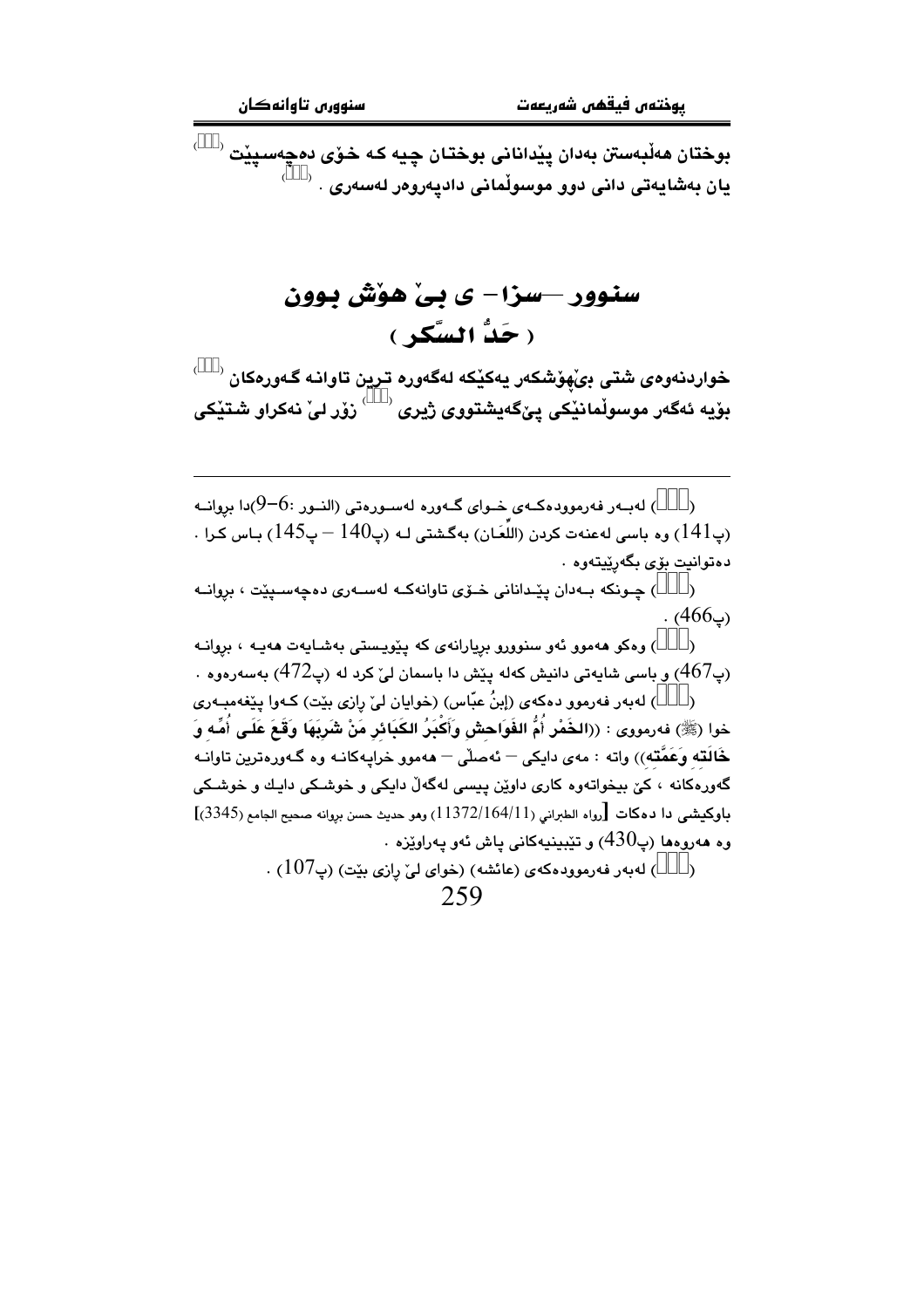بِیْهِوْش کـهری خـواردهوه بهقهسـتهوه  $\sim^{\circ}$  ئـهوه چـل (40) دار تـا ههشـتا ، داری لیْ دەدریْت ، بەییٌ $\bm{z}$  بۆ چوونی ییْشەوا و داوەر  $(80)$ وه ئەگــەر ســێجار دووبــارەی كــردەوەو ھــەموو جارێـك ســذووری لەســەر جيٰ بـهجيٰ کـرا ، ياشـان ئهگـهر جـارێکيتر گهرايـهوه ئـهوه بـوّ داوهر ههيـه بریاری کوشتنی بدات <sup>(</sup>

) لهبهر فهرمووده كهى (أبُو ذَر الغَفَارى) (خواى لميٌ رازى بيِّت) بروانه  $\lambda$  $(108)$ .

)لەببەر فەرموودەكبەي (أنس) (خىواي لىيّ رازى بێت) كىەوا فــەرمووى :  $\lambda$ ((پێغهمبەری خوا بۆسنووری مەی خواردنەوه بە شوولى دارخورمـا و نــهـعل ئـهـيـدا لــهومى ئــهو تاوانــه-بكات وه (ابُــو بَكــر) چــل داري لــيٌ دهدا)) [رواه البخـاري (12/رقـم/6773) و مـسلم  $\frac{1}{2}$ [(1706/1331/3)

وه فەرموودەكەي ترى (أَنَس) كەوا فەرمووى : ((يياوێكيان ھێنا بىۆلاي يێغەمبەرى خوا (ﷺ) مه ی خوارد بوهوه ، جا پێغهمبهری خوا بهدوو شـوولی دار خورمـا نزیکـهی چـل (40) داری لیٌ دا ، وه فهرمووی : وه (أَبُوبَكْر) پش هـهروای ده کـرد جـا کـه (عُمَـر) بـوو (بەخەليفە)، راوێژى بەخەڵكى كرد ، جا (عَبْدُالرَّحْمَن بـن عَـوْف) فـﻪرمووى : سـووك تـرين سـنوور – حـدود – مکـان ههشـتايه ، جـا (عُمـر)يـش فــهرماني يــێي کـرد)) [رواه مـسلم  $\frac{1}{2}$ [(1706/1330/3)

وه لهٻهر فهرموودهکـهي (حُـضَيْنُ بـنُ المُنْـذر) فـهرمووي : ((کاتێـك کـه دوو کـهس شايهتى،دا لەسەر (الوَليدُ بنُ عُقْبَـة) كـهوا مـهى خواردوەتـهوه (عُثْمَـان) (خـواى لــىٰ رِازى بيّت) به (عَلي) (خواى ليّ پازى بيّت) فهرموو : ((ههسته ئـهى (عَلـي) دارى لـيّ بـده ، ... جا (علي) فەرمووى : ئەي (عَبْدُالله بن جَعْفَر) ھەستە دارى ليدە ، جا ئەويش دارى ليْ دا ، و (عَلي)يش دەيژمارد تا گەيشتە چىل (40) ، جـا فــەرمووى : دەسـت ھــەلگرە ، پاشـان فه رمووی : پێغهمبه ری خوا (ﷺ) چل داری لهمهی خوّر داوه ، و (أَبُوبَكر)يش چل داری ليّ داوه ، وه (عُمَـر) هەشـتا دارى لـێ داوه ، وه هــهمووى سـوننەته ، وه مـن ئەمـەيانم يـێ خۆشترە)) [رواە مسلم(1707/1331/5] .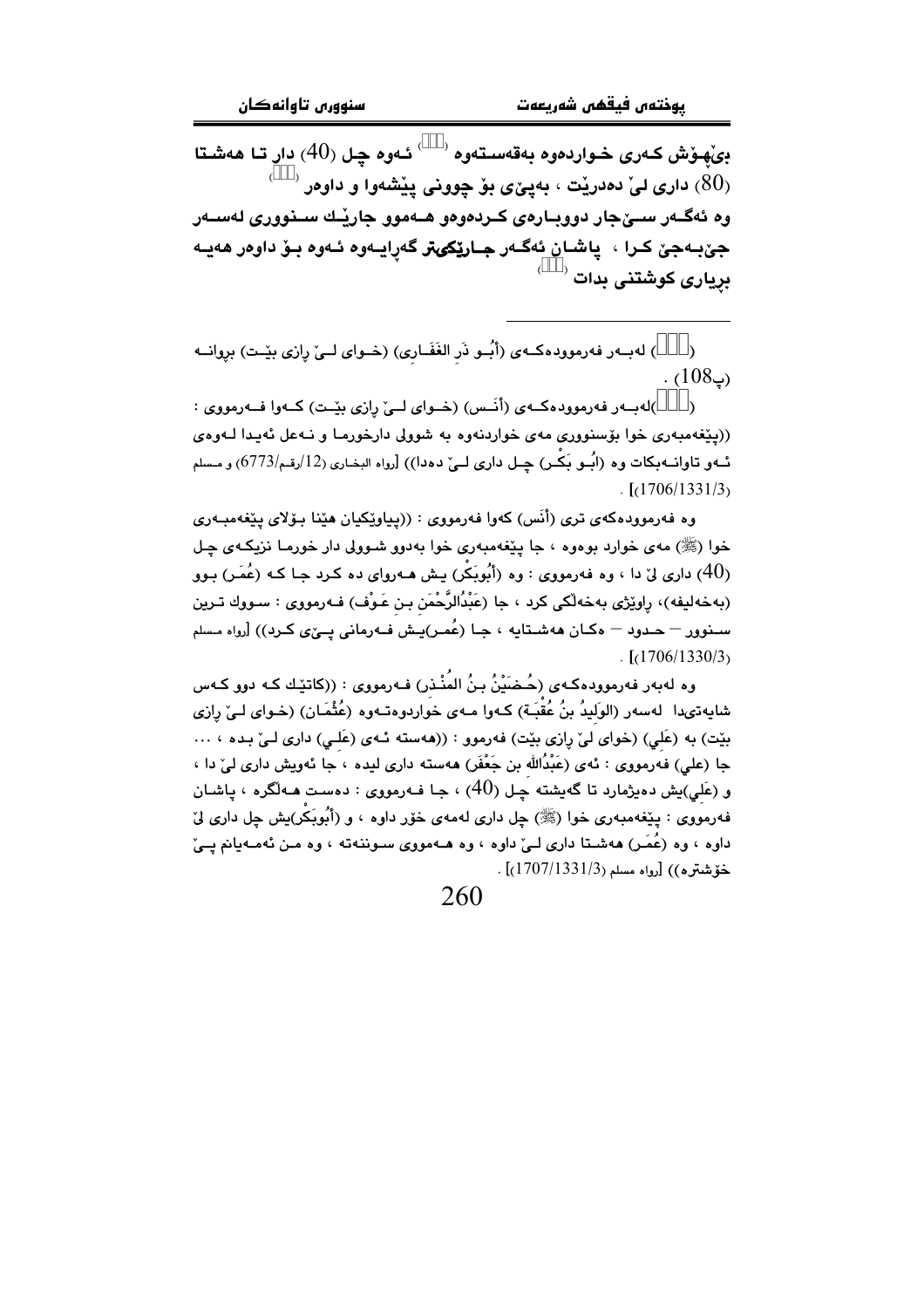وه ئهم سنوور – حد – *ەى* لەسەر دەچەسپێت بەدان پێدا نانى خۆى <sup>( )</sup>  $^{\circ}$ . يان بەشايەتى دانى دوو شايەتى داديەروەر

#### سنوور –سزا– ی دزی کردن ( السَّرِفَّة ) (

) لهبهر فهرموودهكهي (أَبُو هُرَيْرِة) (خـواي لـيِّ رازي بِيْت) كـهوا يِيْغهمبـهري  $\lambda$ خوا (ﷺ) فەرمووى : ((إِذَا سَكَرَ فَاجْلدُوهُ ۖ فَإِنْ عَادَ فَاجْلِدُوهُ ثُمَّ قَالَ فِي الرَّابِعَةِ فَإِنْ عَادَ فَاصْرِبُواْ عُذُقَهُ)) واته : ئەگەر بىِّھۆش بور ئەرە دارى لى ٘ بدەن جا ئەگەر گەراپـەرە و دووبارهۍ کردهوه ، ئەوه دارى ليّ بىدەن ، جـا ئەگـەر گەراپـەوه و سـێبارەي کـردەوه ئەوە دارى لې بدەن ، پاشان پێغەمبەرى خوا (ﷺ) لەچوارەم جاردا فەرمووى : جا ئەگەر گەراپەوە ئەوە لە گەردىنى بدەن [رواە ابوداود (4/رقم/484) وابن ماجە (2/72/859) والنسائى . (314/8) وهو حديث حسن صحيح بروانه صحيح ابن ماجه (2085)] .

وهئهم فهرمان (أَمْر)هي بِيْغهمبهري خوا (ﷺ) بِوْ (واجب) ني به ، بهڵكو دهگهريّتهوه بۆ ويستى يـێشەوا (إمام) ، لەبەر فەرموودەكەي (جَابِرُ بنُ عَبدالله) (خوايان ليِّ رازى بِيّـت) كەوا فەرمووى : يێغەمبەرى خـوا (ﷺ) فەرمووپيەتى : ((إِنَّ مَنْ شَـرِبَ الخَمْـرَ فَاجْلِـدُوهُ فَإِنْ عَادَ فِي الرَّابِعَة فَاقْتُلُوهُ)) وإنه : هەركەسێك مەي خـواردەوە ئـەوە دارى (حـد)ى لـيْ بدهن ، جا ئهگەر چوارەم جار گەرايەوە بۆ خواردنەوەي ئەوە بېكوژن ، (جابر) فـەرمووى : جا پێغهمبهري خوا (ﷺ) پياوێکيان هێنا بۆلاي مـهي خواردبـووهوه چـوارهم جـار ، جـا لمِ٬ ي دا و نه يكوشت)) [رواه الترمذي (49/4) والنسائي وغيرهما ۖ و له طـرق وأسـانيد كلـها صـحيحة بروانـه . (تحقيق المسند لاحمد شاكر) (53/9–54) ثم قال : واسانيد حديث جابر كلها صحيحه]  $\cdot$ 

> ) بروانه (پ466) .  $\lambda$

) لەبەر فەرموودەكەي (الحُضَيْنُ بنُ المُنْذر) بروانە (پ524) .  $\lambda$ 

) (الـسَّرقَة) لــهزماني عــهرهب دا : رۆيــشتنه بــه شــاراوهيي بــۆ بردنــي مــالّـي  $\lambda$ كەسێكىتر لە شوێنى ياراستنى خۆيدا . (إِبْنُ عَرَفَة) دەڧەرمى :: (الـسَّارق) لاي عـەرەب ، ئەر كەسەبە كەدٽت بەشاراۋەبى بۆ شويْنى باراستنى مالى بەكىكى»تر جـا لـى ئ دەبـات . کەراپور ئەگەر مالەکە مولّکى کەس<u>ت</u>کىتر نەپور بان پردنەکە*ي* پەئاشکرا پور بـان مالەکـە 261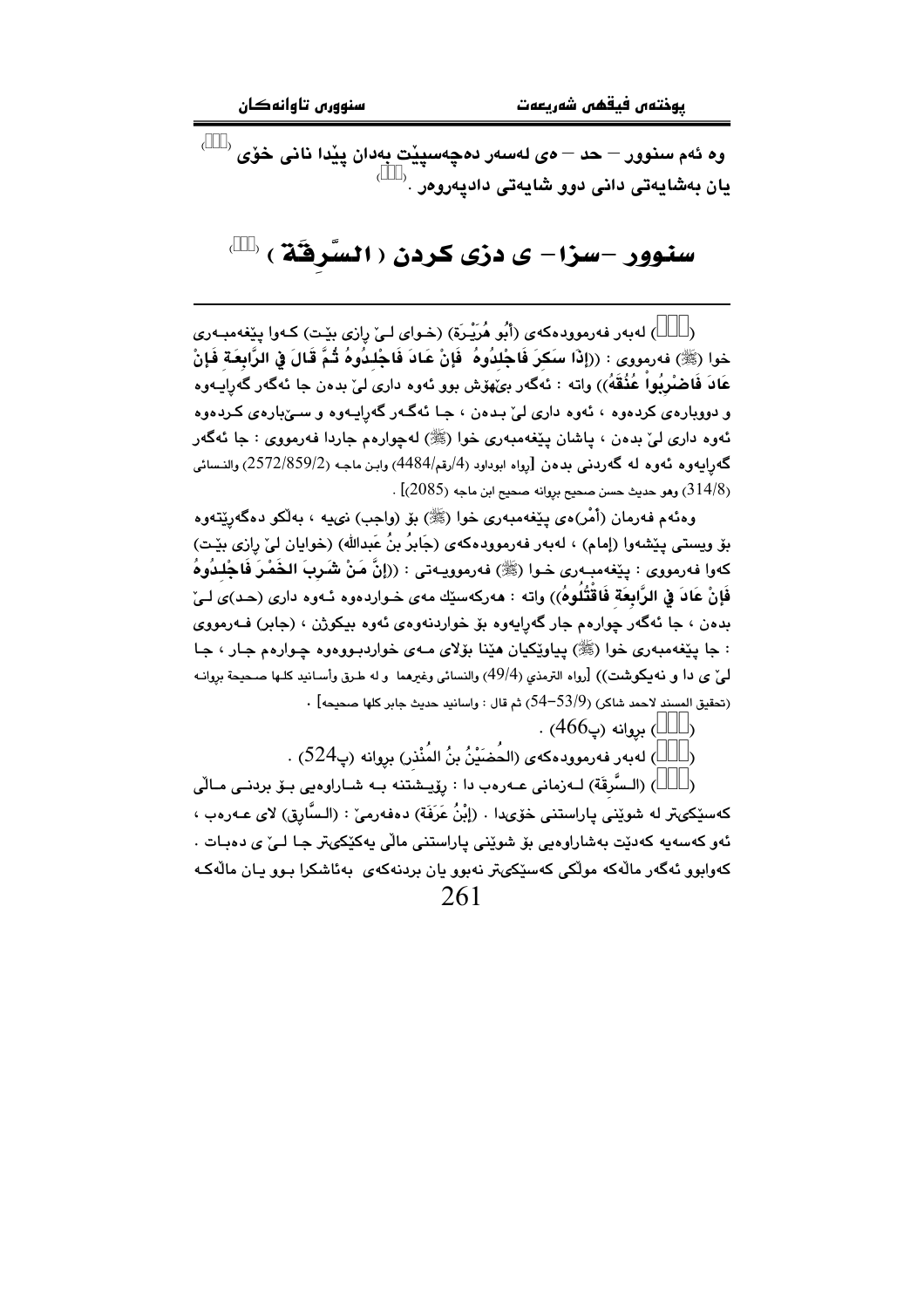$^{\circ}$ نۆر لـيْ ئـەكراق $^{\circ}$ ماڵێكى ھەركەسىيكى يېگەيىشتووى ژيىرى شاراوهي کهسێکيتر له شوێني خۆيدا <sup>(</sup>

له شوێنی پاراستنی خۆیدا نهبوو ، ئەوە دەست بىرىن پێويىست ناكـات و حـوكمى دزى (سَرقَة)*ى* نىيە .

) وهك چەند جارێك دووبارەمان كردەوە منالٌ و شـێت لــه شــەرع دا (تَكْليْـف)  $\lambda$  $\,$ يان لەسەر نىيە ، بروانە (پ $107$ ) .

> ) لەبەر فەرموۋدەكەي (أَبُو نَر) بروانە (پ $108$ ) .  $\lambda$

) چونکه (السَرقَة) وهك باسمان كرد لهزمانى عهرهب دا ، لهومالّه دايه كـه لـه  $\lambda$ شويننيك دا مەلگىرابيّت كەشويننى ياراستنى خۆي بيّت ، وه لەبەر ئەو فەرموودانەي كەلەو بارهيهوه هاتوه ، لهوانه فهرموودهكهى (صَفوانُ بنُ أُمَيَّـة) (خـواى لـيْ رازى بيّـت) كـهوا رۆژێکيان له مزگەوت دا خەوتوو بوو وعاباکەي کردېوه سەرين ، جا لەژێر سـەرى دەرکـرا ، جا ئەويش كابراي دزي ھێنـا بـۆلاي بيێغەمبـەري خـوا (ﷺ) ، بيێغەمبـەري خـوايش (ﷺ) فەرمانى كرد كەوا دەستى بېردرێتەوە ، جا (صَـفَوَان) ووتـى : ئـەي يێغەمبـەرى خـوا مـن ئەمەم نەويست ، عاباكەمى يى دەبەخشم ، جا يێغەمبەرى خـوا (ﷺ) فـەرمووى : ((فَهَلاُ قَبْلَ أَنْ تَأْتِيَنِي بِهِ)) واته : جا ئەمەت بۆ نەكرد يـێش ئـەوەي بيهێنيـت بـۆلاي مـن [رواه احمد (466/6) وابوداود (4/رقم/4394) وابن ماجـه (2595/865/2) والنـسائي (69/8) وهـو حـديث صـحيح  $\cdot$  [  $(2103)$  محمد) ابن ماجه ب

وه فەرموودەكەي (عَبْدُالله بن عَمْرو)يـش (خوايـان لـيْ رازى بێت) كـەوا يێغەمبـەرى خوا (ﷺ) پرسپاریان ليّ کرد له بارهي بهري هه لّبهستراو بهدارهکهوه ، جا فهرمووي : ((مَا أصابَ منْ ذى حَاجَةٍ غَيرَ مُتَّخذٍ خُبْنَة فَلا شَيءَ عَلَيهِ وَمَنْ خَرَجَ بِشَيءٍ مِنْهُ فَعَلَيهِ غَرَامَةُ مثْلَيْه وَالعُقُوبَةُ وَمَنْ سَرَقَ شَيئًا مِنْهُ بَعْدَ انْ يُؤويَهُ الجَرِيْنُ فَبَلَغَ ثَمَنُ المَجَنِّ فَعَلَيْـه القَطْـعُ ، وَمَنْ سَرَقَ دُونَ ذَلـكَ فَعَلَيْـه غَرَامَـةُ مثْلَيْـه وَالعُقُوبَـةُ)) واتـه : ئـهوهى کهسێك بیخوات که پێویستی یێی ههبێت بهبێ ئهوهی لهگهڵ خویدا لـیٚ ی هـﻪڵبگرێت ، ئـهوه هيـڃىلهسەرنىيە ، وەھەركەسـێك لەگـەلٚ خۆىـدا لىٚـى ببـات ئـەوە بـژاردنى دوو ئەوەندەى لەسەرە و سزايش دەدرێت ، وە ھەركەسێك شىتێكى بىدزێت يـاش ھـﻪڵگرتنى 262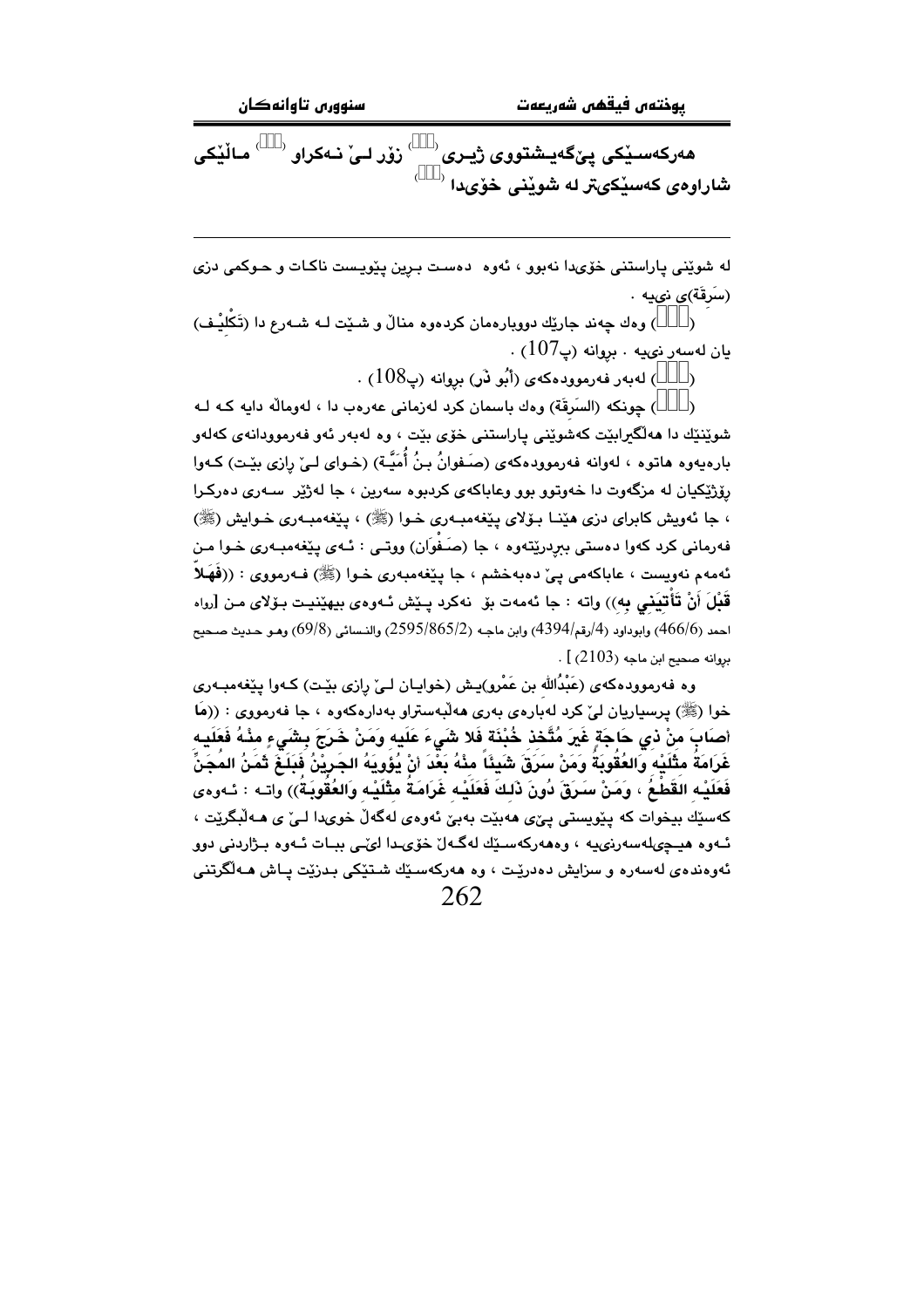$\overrightarrow{a}^{\prime}$ بدزيْت كەنرخەكەى لە چارەك (رُبْع)ە ديناريْكى ئالْتوون كەمتر نەبيْت ئــهوه دهســتى ڕاســتى لهجومگــهى بازنــه ( مهچــهك)دا دهبررێتــهوه <sup>(</sup> ومسنووری لەسەری دەچەسىيێت بەدان يێدانانی خۆی  $\langle\quad\rangle$ يا بەشايەتی

لەشوێنى پاراستنىدا ئەوە دەستى دەبردرێتەوە ئەگەر ئەوشتە دوزراوە نرخەكـەى بگاتـە ئەو نرخەي كە دەستى دزى يېّ دەبردرێتەوە ، وە ئەوەيشى لـەوە كـەم تـر بـدزێت ئـەوە بژاردنی دوو ئەوەندە و سزايشى لەسەرە [رواه ابوداود (4/رقم/4390) والترمذى (3/584/3) /  $[$ والنسائي (3/85/85/8) وهو حديث حسن بروانه ألإرواء (2413).

) لهبهر فهرمووده کهی (عائشه) (خوای لیّ رازی بیّت) کهوا فهرمووی :  $\lambda$ ((پێغهمبهری خــوا (ﷺ) ده ســتی دزی دهبرییــهوه لــه چــارهك (ربــع)ه دینارێــك بهسهرهوه)) [رواه البخاري (5/96/12) (789/96) ومسلم (1312/34/1312)] .

وه جارەكە دېنارێك $5=1.06$ غرام ئالتوونى خۆلّ ( عەبارى: 24) دەكات [وفسى روايــه لمــسلم (1312/3/1342) وغــيره] .عـــن (عَائـــشَة) كـــهوا يـيْغهمبـــهوري خـــوا (ﷺ) فهرموويــهتي : ((لأَتُقْطَـعُ يَـدُ الـسَّارِقِ إلاّ فِي رُبْـع ديْنَـار فَـصـَاعداً)) واتــه : دهسـتي در نابرريّتهوه مهگهر له چارهك (ربع)ه ديناريّك بهسهرهوه)) ، وفي رواية [لاحمد (80/6-81)] (( … وَكانَ رُبْعُ الدَّينَارِ يَومَئذٍ ثَلاثَةُ دَرَاهم وَالدَّينَارُ إِثْنَى عَشَرَ درْهَمَاً)) واتـه : … وه چارهکه دینار لهو رۆژهدا سێ درههمی دهکرد وه دینارێکیش دوانزه درههمی دهکرد .

لەب د فەرموودەكــەي خــواي گــەورە لەســورەتى (المائــدة :38) دا كــە ( دەفەرموێ : (وَالسَّارِقُ وَالسَّارِقَةُ فَاقْطَعُواْ أَيْدِيَهُا ۚ جَزَاءً بِمَا ۖ كَسَبَا نَكَالاً منَ الله وَاللَّه عَرْيْزٌ حَكيمٌ)) واته : وه دزى پياو و دزى ئافرەت ئەوە دەستيان بېرننەوە سىزايەك بيّت بـوّ ئـهوكاره خرابـهيان ، وه يهنـديّكيش بيّت لهلايـهن خـواى گـهورهوه ، وه خـواى گەورەيش بەدەسەلات و دانايە .

(الشيخ محمد صديق حسن خان) دەڧەرموێ : زانايـان (إتَّفَـاق) يـان كـردوه لەسـەر ئەوەي كەوا دز ئەگەر يەكەم جار دزى كـرد ئـەوە دەسـتى راسـتى دەبررێتـەوە ، ياشـان ئهگەر دووباره دزیکردەوە ئەوە پێی چەپی دەبریێتەوە وە جیاوازن لەوەدا كەوا ئەگەر سهٽباره دزي کردهوه پاش بږيني دهستي راستي و پـێي چهپي ، جا زۆربهيان بۆ چونيان وايه کهوا دهستي چهپي دهبرِپێتهوه ، پـاش ئـهوهيش ئهگـهر دزي کـردهوه ئـهوه قاچـي 263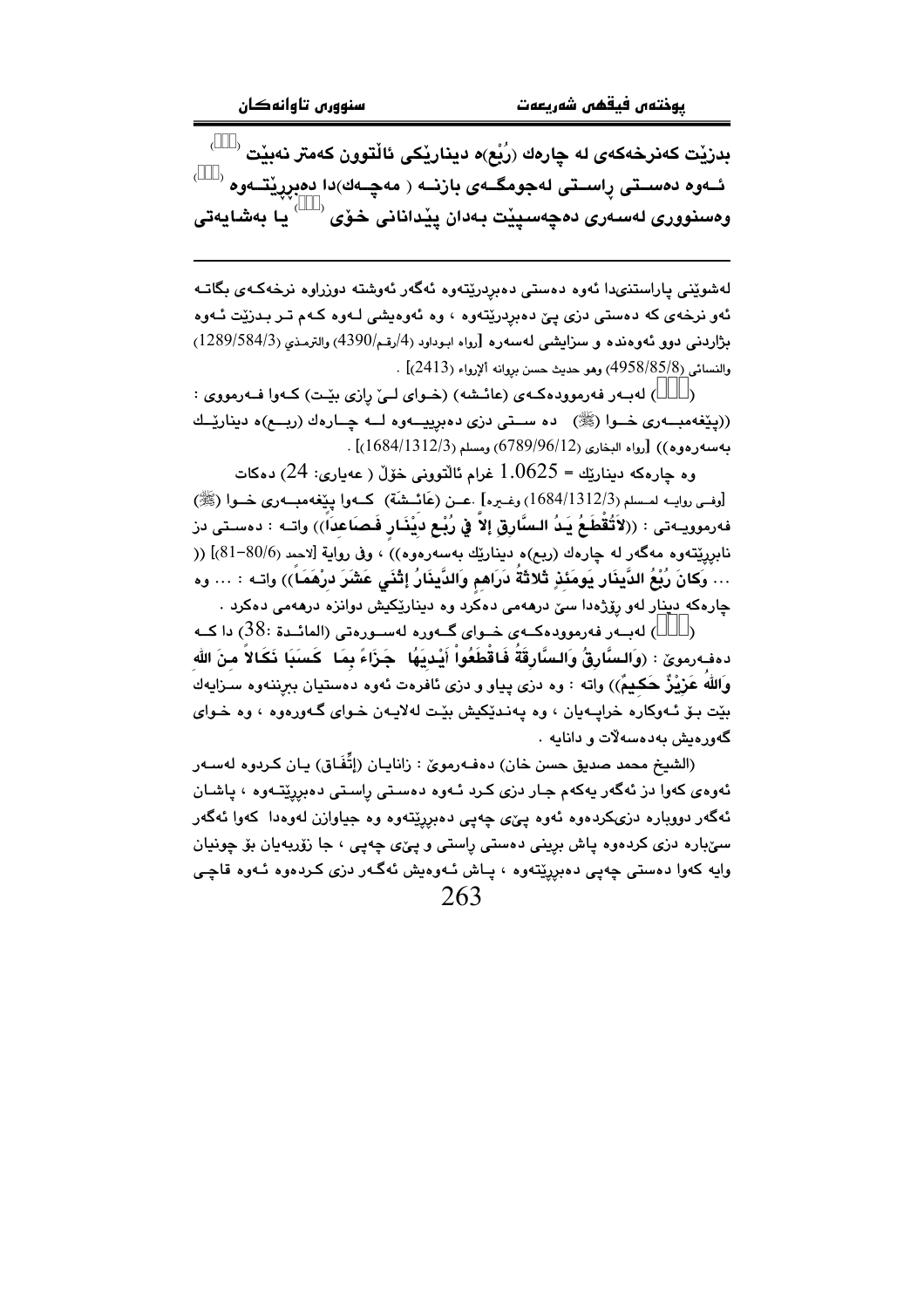دانــی دووشــایـهتی دادیــهروهر <sup>( \_\_\_)</sup> ، وه ئــهم ســنوور*هی* لـهســهر دهكــهویـّت بەلێبوردنى خاوەن ماڵەكە پێش گەيشتنى بەلاي دادوەر ، بەلام گەيشتە لاي ئەوە دەبىٰ جىٰ بەجىٰ بكريْت ،<sup>(</sup>

وه ئەگەر لەبەرى باخێك بخوات يێش ھەڵگرتنى ئەوه ھيچى لەسەر نىيە ئەگەر ھيچ لەگەڵ خۆىدا ھەڵنەگرێت ، بەلام ئەگەر لەگەڵ خۆىدا ھەڵيگرت ئەوە دوو ئەوەندەي ئەوەي ھەلْيگرتووە دەبىژىرىت وە سزايشى دەدريت ، وه ئەگـەر ميوەكـە ھـەڵگيرابوو لەشـوێنى ھـەڵگرتنى خۆىـدا ، ئـەوە ئەگـەر ئەوەندەي لىٰ بدرْيْت كەوا نرخەكەي بگاتە چارەك (رُبْع)ە ديناريْكى ئالْتوون ، ئــهوه دهسـتي دهبرريتــهوه ، وه ئهگــهر نهگهيــشته ئــهو نرخــه ، ئــهوه دوو ئەوەنــدەي ئــەوەي دزيــويْتى دەبــژيْريْت ، وە ســزايش دەدريْــت  $\langle\quad \rangle$ وە هەروەھا دەستى كەسێكيش دەبررێتەوە كەنكۆڵى لەدەستيار (العَارِيَة) بِكات ،

راستي دهبرريتهوه ياشان ئهگەر دزي كرد ئەوه ئازار دەدريت و دەخريتـه بەندىخانــەوە ، و ئيمامي (شَافعي) لهسهر ئهم رايهيه ، بهلاّم (أَبُو حَنيْفَة) دهفهرمويّ : : دهسـتي چـهيي و پـێی راستـی نابزریێتەوە ، بەلگو ئازار دەدرێت و دەخرێتە بەندىخانەوە . بروانە [(الروضة الندبة)].

- ) بروانه (پ466) .  $\lambda$
- بروانه (پ $468$ ) وه باسی شایهتی دان کهله (پ $(472$ )هوه دهست ییّ دهکات.  $\,$  $\mathcal{E}$

) لهب1ر فهرموودهكـهي (عَبْـدُالله بـن عُمَـر) (خوايـان لــيّ رِازي بيّـت) كــهوا  $\lambda$ يێفەمبەرى خوا (ﷺ) فەرمووى : ((تَعَافُوا الحُدُودَ فَيْمَا بَيْنَكُمْ فَمَا بَلَغَنى منْ حَدّ فَقَدْ وَجَبَ)) واته : له نێوانی خۆتان دا با لێبوردنتان مـهبێت لـه سـنوورهکان دا ، جـا ئهگـهر هەرسىنوورپّك گەيشتە من ئەوە يـێويست دەبێت [رواە ابـوداود (4/رقـم/4376) والنـسائى (70/8)  $\sim [ (1638)$  والحاكم (383/4) وهو حديث صحيح بروانه سلسلة الصحيحة (1638)

وه هەروەها فەرموودەكەي (صَغْوَانُ بنُ أُمَيَّة) بش[بروانه (پـ531)].

) لەبەر فەرموودەكەي (عَبْدُالله بن عُمَر) بروانە (پ $1$ 53) .  $\rightarrow$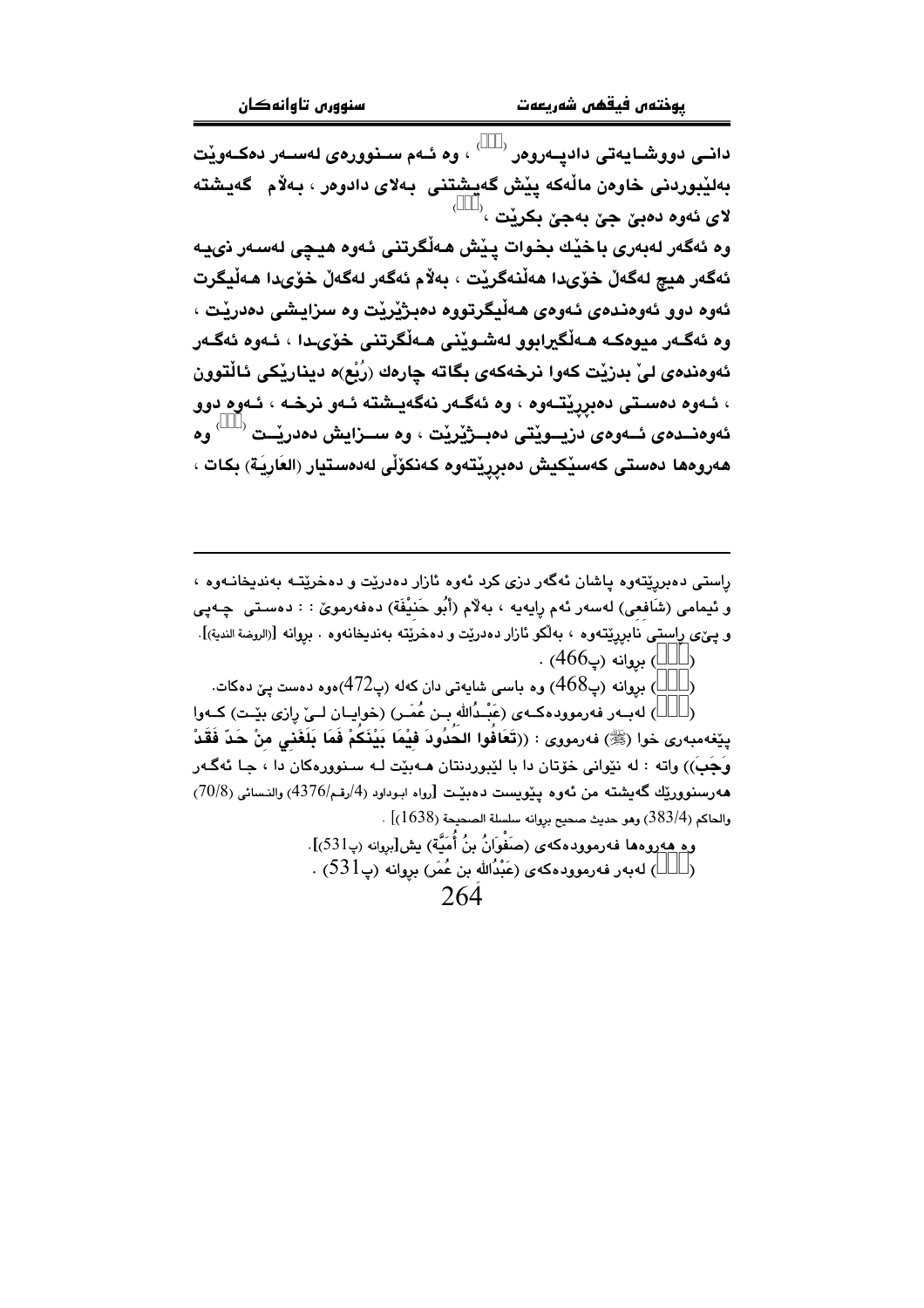کــه دهخريْتــه لاى <sup>‹ ‹</sup> بــهلاّم دهسـتي (خَــائن) و (مُنْتَهــب) و (مُخْــتَلس) نابړرێتەوە .`

## سنوور — سزا — ی ئەوانەی نەگەن خواو ييغهمبهردا دهجهنگن لا

) لەببەر فەرموودەكبەي (عَائىشَة) (خىواي لىيْ رازى بِيْت) كىەوا فىەرمووى :  $\lambda$ ئافرەتێِکى (مَخْزُوْمِيَّة) شتى ناو ماڵەي دەستيار (عَارِيَة) دەکرد ، ياشـان نکـۆلْي دەکـرد و نهيدهدايهوه ، جا پيغهمبهري خوا (ﷺ) فهرماني کرد کهوا دهستي ببرريتهوه ، جـا کـهس و كاري هـاتن بـوّلاي (أسـَامَة بـنُ زَيْـد) (خوايـان لـيّ رازي بيّـت) بـوّ ئـهوهي قـسه لهگـهلّ يێغەمبەرى خوادا (ﷺ) بكات و تكاي بۆ بكات ، جا ئەويش قسەي لەگەلْ يێغەمبەرى خوا (ﷺ) دا کرد و …)) [رواه مسلم (3/1316/138) ] تەواوى فەرموودەکە لەباسىي (حُدُود) دا باسمان کرد بروانه (پ495) .

) لهبار فهرمووده که ی (جَابر) (خوای لیّ رازی بیّت) کهوا فه رمووی :  $\rightarrow$ يێِغەمبەرى خوا (ﷺ) فەرموى : ((لَيْسَ عَلَى خَائن وَلاَمُنْتَهبِ وَلاَمُخْتَلس قَطعٌ)) واتـه : دەست برينــەوه نــه لەســەر (خـائن) ھەيــە وەنــه لەســەر (منتهـب) يـش وەنــه لەســەر (مضتلس)يـش [رواه ابـوداود (4/رقم/4393) والترمـذي (1448/52/4) وابـن ماجـه (2591/864/2) والنسائي (88/8) وهو حديث صحيح ، بروانه الارواء (2403) وصحيح ابن ماجه (2099) ] .

وه (الخَائن) واته : دەست پيس ، ئەوكەسەيە كەشتێكى بـه ئەمانـەت دەخرێتـەلا بهلّام ئـهو خيانـهتي لـيّ دهكـات و دهيفـهوتێنێت وه (المنْتَهب) واتـه : تـالآن كـهر ، ئـهو كەسەپە كە بەئاشكراو بەزۆر دەيبات . وە (المخْتَلس) واتە : فرێنەر ، ئـەو كەسـەپە كـەوا شتێکی دیاری دەبات بەپەلە لەکاتی بیّ ئاگایی خاوەنەکەیدا .

) (المحَارب) : ئەو كەسەبە كەوا لەفەرمانى خواو يێغەمبەرەكەي (ﷺ) دەردەچێت ،  $\Delta$ وهنَّهو شتانه دهكات كـهخوا قهدهغـهى ليِّ كـردوه ، لهكوشـتني خـهلَّكي بـِيِّ تـاوان و مـالّ تالان کردنیان وټرساندنیان و ۰۰۰ هتد ، جا ئهم کارانـه وهك ئـهوه وايـه ئهوكهسـه لهگـهلّ خوا و پێغهمبه٫ی خوادا (ﷺ) بجهنگێت بۆیه به (مُحَارَبَة) ناو براوه واته : جهنگ کردن . 265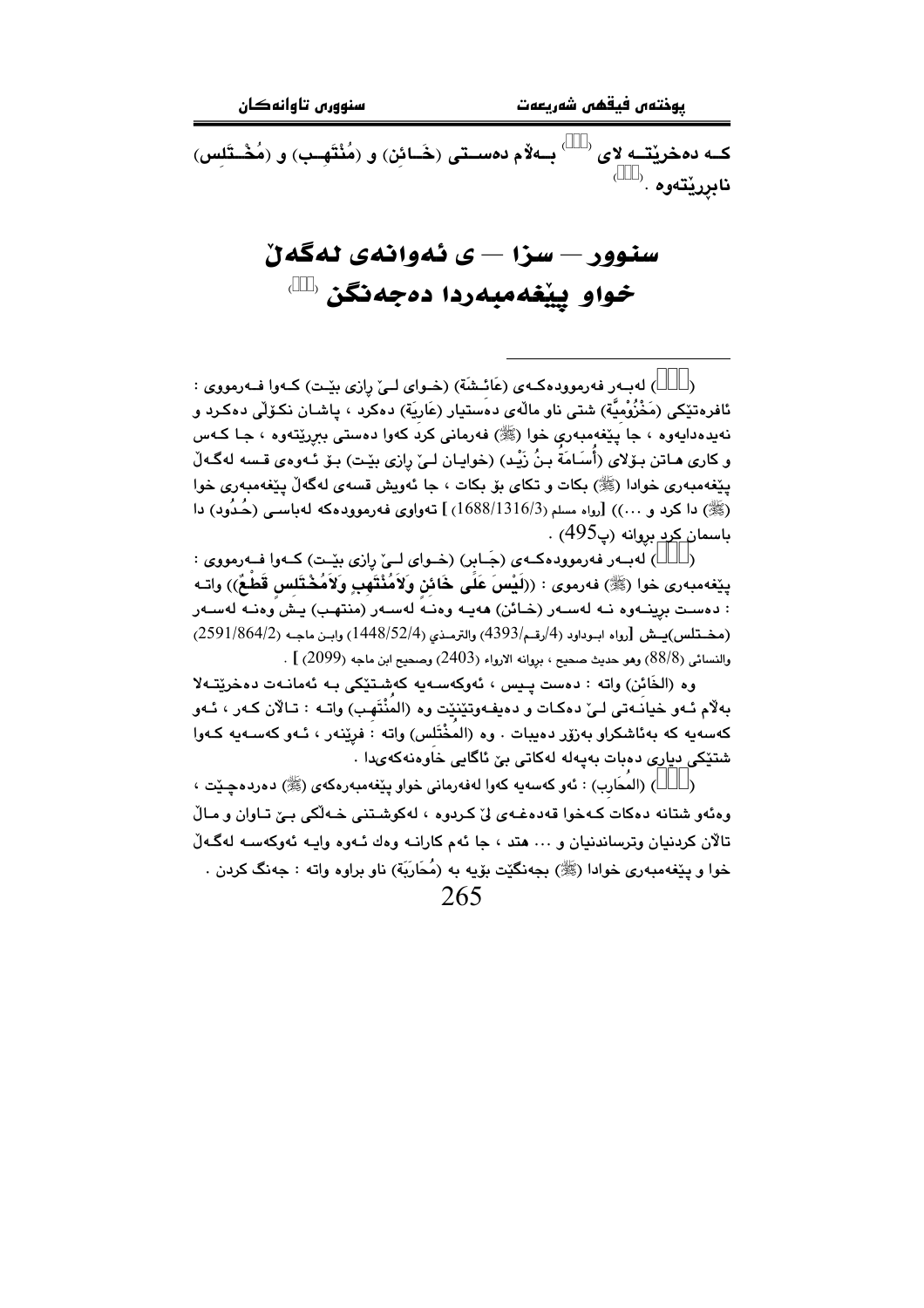## ( حَدُّ الْمَحَارِبِ )

ئهگــهر کۆمــهڵێك لــه فــهرماني خــواو يێغهمبــهري خــوا دەرچــوون و دهسـتيان دايـه ئەشـكەنجە و ئـازار دانـى بەنـدەكانى خـواو ئـاژاوه گێـران لەولاتى ئيسلام دا و مەترسى بخەنە ريكاي ھاتوچۆ كردنى موسولْمانانەوە ، ئــهوه ســنوور – ســزا – ي ئهوانــه ئهوهيــه بكــوژرێن يــان هەڵبواســرێن و لەسىٌدارە بدريْن يان دەست و يێيان راست و چەپ بېريٽقەوە ، يان شار بەدەربكرێن و دوور بخرێنەوە لەكەس و كار وولاتى خۆيان <sup>(</sup>

) لەيبەر فەرموۋدەي خىواي گىەورە لىە سىورەتى (المائىدة :33) دا كىە  $\lambda$ دهفه,مويِّ : ﴿إِنَّمَا جَزَاءُ الّْذِينَ يُحَارِبُونَ اللَّهُ وَرَسُوْلُهُ وَيَسْعَوْنَ فِي الأَرْضِ فَسسَادَاً أَنْ يُقَتَّلُوُاْ أَوْ يُصَلِّبُواْ أَوْ تُقَطَّع أَيْدَيَهُمْ وَأَرْجُلَهُمْ منْ خلاف أوْ يُنْفُواْ منَ الأرْضَ ، ذلكَ لَهُمْ خزْيٌ في الدُّنيَا وَلَهُم في أَلآخرَة عَذابٌ عَظيمُ﴾ واتَه : بُهراستي تهَنها سنوور – سَزا – ي ئەوإنەي كەو! لەگەڵ خواو يێغەمبەرەكەيدا دەجەنگن و كۆشش دەكەن يۆ خرابيە كـارى لهسهر زهویدا ئهوهیه کهوا بکوژرێن یان ههڵبواسرێن ، یان دهست و پێیان راست و چهپ ببرریتهوه یان دوور بخرینهوه و دهر بهدهر بکرین لهزهویدا ، ئهمـه سـهر شـۆرپیه بۆیـان لەدونيادا وەلە دوا رۆژيش دا سزايەكى زۆر گەورەيان بۆ ھەيە .

وه لهبهر فهرموودهکهي (أَنَس) (خواي ليّ رازي بيّت) کهوا فهرمووي : ((خـهڵکانێك له (عُرَيْنَة) ماتن بِقِ (مَديْنَة) بِقِ خزمه تي پِيْغهمبهري خوا (ﷺ) ، جا پِيْيان ناخوّش بـوو لـه (مدينه)دا بمێننەوه بەھۆي نەخۆشىيەكى ناوسك ئێشە ، جا يێغەمبەرى خـوا (ﷺ) يــێي فـهرموون : ((إنْ شَـنْتُمْ أَنْ تَخْرُجُوا إلى إبـل الـصَّدَقَة فَتَشْرَبُوا منْ أَلبَانهَا وَأَبْوَالهَا)) واته : ئەگەر ويستتان ھەبێت دەربچن بۆلاى ووشترەكانى زەكـات — لـەدەرەوەى مەدينــە – جا لـه شــر و ميزهكـهي بخوّنـهوه ، جـا ئـهوانيش ِ واپـان كـرد ، جـا چـاك بوونـهوه – لەنەخۆشى ناوسك ئێشە كە لـە مەدىنــەدا تووشىيان بـوو – ياشـان دايـان بەسـەر شىوانى ووشــترهکان داو هــهموویانیان کوشــت وه هــهڵیش گهرانــهوه لهئیــسلام ، وهووشــترهکانـی يٽِغەمبەرى خوايان (ﷺ) دا لەبـەر لەگـەڵ خۆپـان داو برديـان ، جـا ئـەم ھەواڵـە گەيـشتە پێغهمبـهري خــوا (ﷺ) ، جـا ئــهويش بهشــوێنيان دا – هێزێِکــي – نــارد و هــهموويانيان 266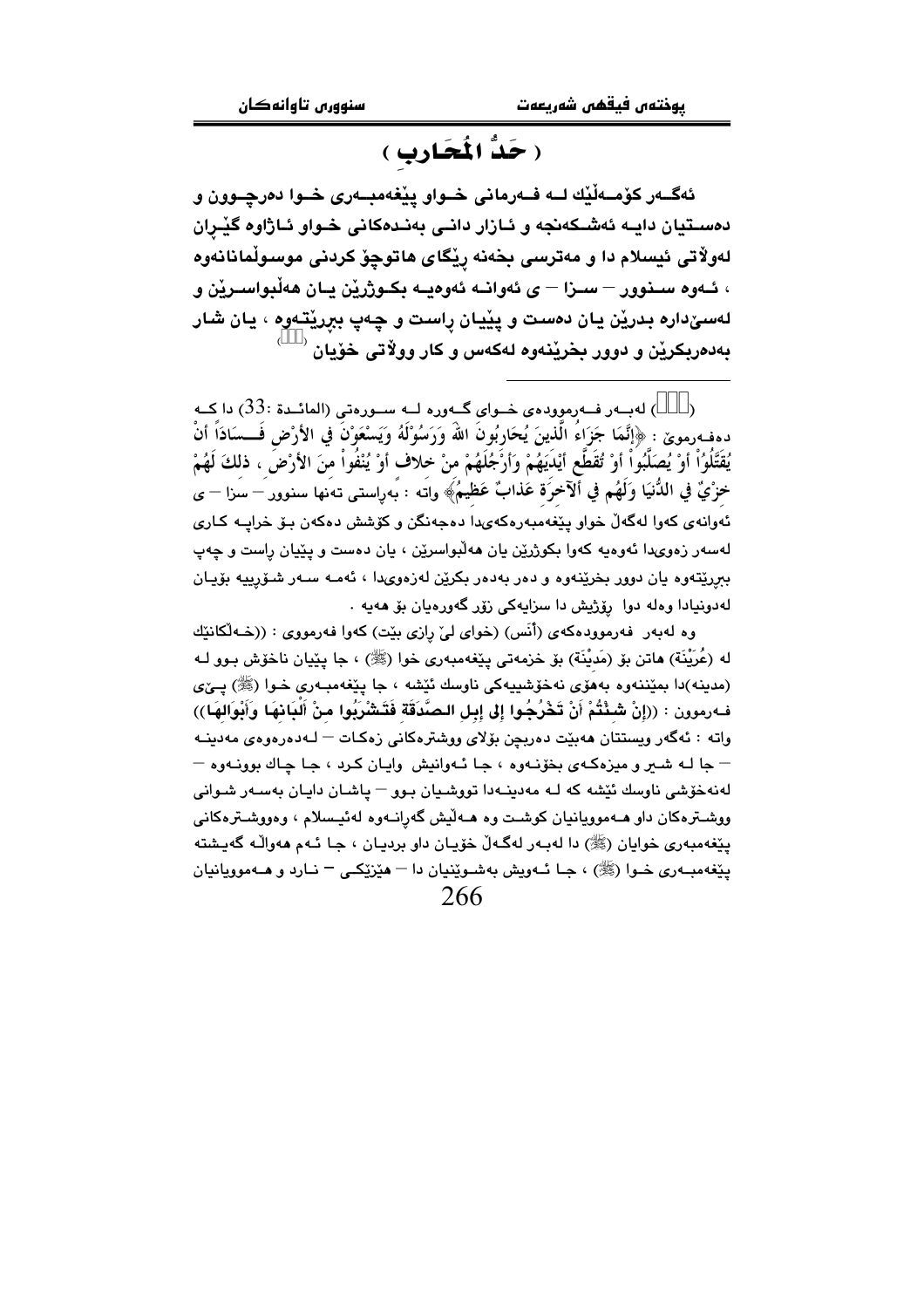جا يێشەوا (مُخَيَّـر)ە يـەكێك لـەم سـنوورانەيان بەسـەردا جێبەجێ دەكـات كـهخوّي بهشياو تـري بزانيّت <sup>( \_\_)</sup> وه هـهر كهسـيّكيش يهشـيمان ببيّتـهوه پێش ئەوەي تواناي موسىوڵمانانى بەسەردا ھەبێت ، ئەوە ئەو سىنورەي لەسەر دەكەو ٽت . <sup>(</sup>

#### سنوور-سزا-يئهوانهي لهئيسلام هه ٽدمگهرينهوه  $(544^\circ)$ رْكَدًّ )  $(544^\circ)$

ھەركەسێك لەئيسلام ھەڵبگەرێتەوە ئەوە

هێنايهوه بۆ (مدينه) ، جا يێغهمبەرى خوا (ﷺ) دەست و قاچى برينەوه و چـاويانى كـوێر كرد – جونكه ئەوان جاوي شوانەكانيان كوير كردېوو – وەلە (الحَرَّةَ) دا بـەجىِّي ھێشتن . [الرواء البخاري (1/رقم/233) ومسلم (1/1296/1671) وغيرهما [

وه (عُرَيْنَة) تايەفەيەكن لە (بُجَيْلَة) ، وه (الحَرَّةَ) زەوپيەكە لە (مدينە) بەردەكانى رەشە.

) جونکه ئابەتەکە (إخْتيَار)ي داوە لەنئوان ئەم جۆرانەدا ، وھىچ بەلگەپبەکى تریشمان نىيه كـهوا دیـارى بكـات ، بۆیـه یێشهوا خـۆى (مُخَيَّـر)ه هـهركام لـهم سـزايانه بهشیاوتر بزانێت بۆ بن بر کردنی ئەوکارە خراپەيە و چاوترساندنی خەلکانىتر بىۆ ئـەوەي نزيکي ئەوكارە نەبنەوە ، ئەو ئەوەيان بەكار دێنێت .

) لهبـهر فـهرموودهى خـواى گـهوره لـه سـورهتى (المائـدة :34) دا كـهوا  $\lambda$ دهفهرمني : ﴿إِلَّا الَّذِيْنَ تَابُوا منْ قَبْلِ أَنْ تَقْدروا عَلَيْهِمْ فَاعْلَمُوا أَنَّ اللَّهَ غَفُورٌ رَحـــيْمٌ﴾ واته : تەنھا ئەوانەيان نـەبێت كـەوا پـەشـيمان دەبنــەوە ، پـێش ئـەوەى تواناتـان ھــەبێت بهسهریان دا ، جا بزانن کهوا خوای گهوره لێبوردهو بهبهزهییه .

) (الرُّدَّة) گەرِانەوەيە لــەو رِيْگايــەوەوە كــە لَيْيــەوە ھــاتووە ، ئـەمــە لــەزمانـى  $\lambda$ عـــهرهب دا ، وه لهشـــهرعیش دا ههڵگهرانــــهوهی موســـولْمانێکی ژیـــری یـێگهیـــشتووه لەئيسلامەوە بۆ سەر كوفر و بێ باوەرِی بەويستى خۆی بەبێ زۆر لێ كـردن ، ئـيتر پيـاو بێت ڀان ئـافرهت ، ههڵگەرانـهوهى شـێت و منـاڵ بـه (ردّة) ناژمێردرێـت ، چـونكه هـيـچ (تَكليْف)ێکي شەرعىميان لەسەر نىيە ، لەبەر فەرموودەکـەي (عَائـشَة) (خـواي لــيْ رِازى 267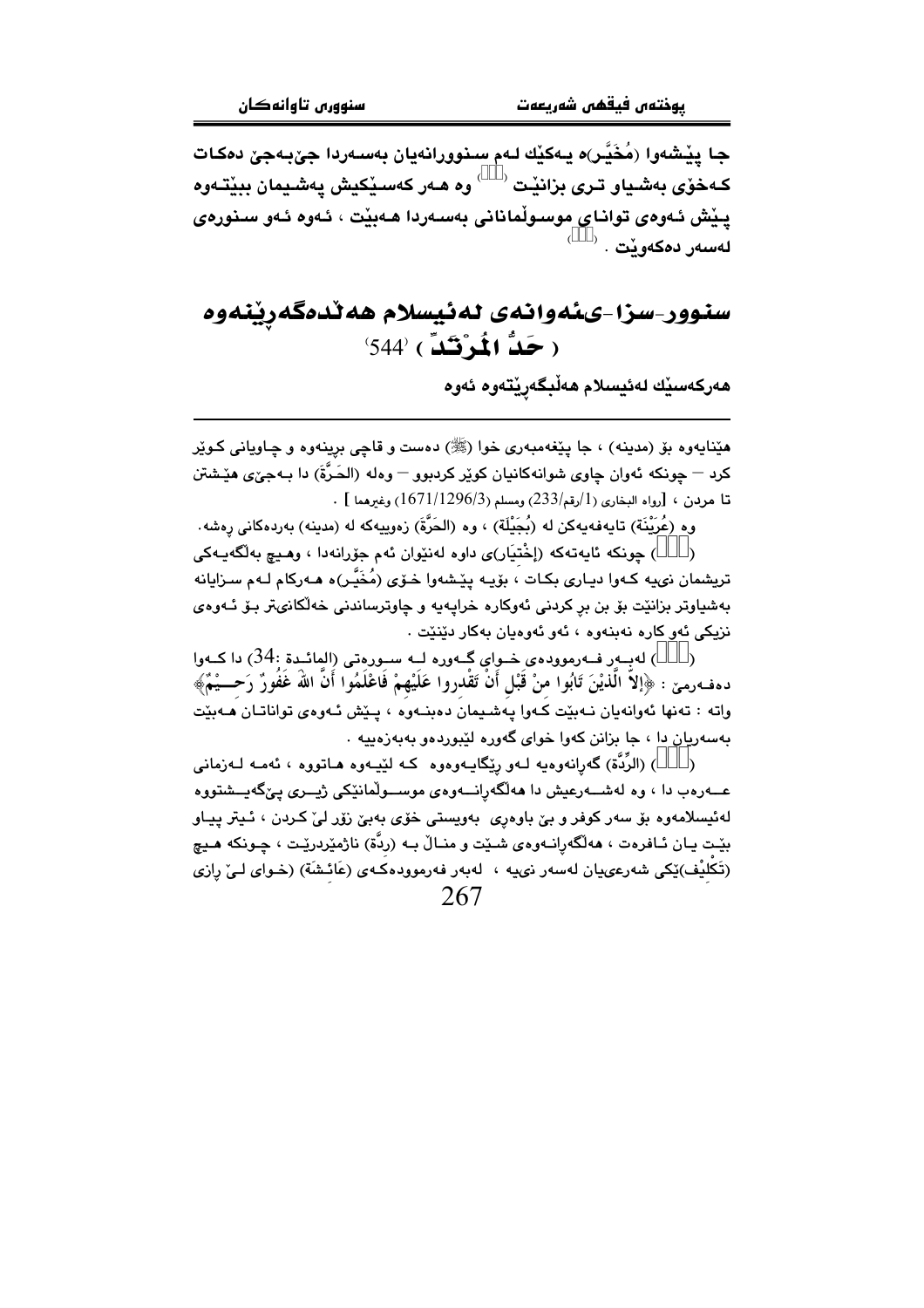بيّت) بروانه (پ $107$ ) ، وه زۆر ليّ كردنيش لـه موسـولّمانئك كـهوا ووشـهي (كَفَـر) بِلَيّـت موسولْمانەكە لەئيسلام دەرناكات ھەتا لەدلّەوە بەردەوام بێت لەسـەر ئيمـان و ئيـسلام . (مُشْرِك)هكانی مهككه زۆریان له (عَمَّارُ بنُ يَاسر) كرد دوای كوشتنی باوك و دایكی و ئــازار دانٽِکي خۆيشي کهوا (کُفْر) به پٽِغهمبهري خوا (ﷺ) بکات ، جـا ئـهويش بـهدهم ووتـي ، بهلام دلّٰی پرِ له ئیمان بوو ، جا خوای گەورە ئەم ئايەتــەی دابەزانـد ﴿مَنْ كَفَرَ بِاللّٰهَ بِعْـــدَ إِيْمَانِه إِلاَّ مَنْ أَكْرِهَ وَقَلْبُهُ مُطْمَئِنٌ بِالإِيْمَانِ وَلَكنْ مَنْ شَرَحَ بِالكُفْرِ صَدْرَاً فَعَليْهَمْ غَضَبٌّ مِنَ اللَّهِ وَلَهُمْ عَذَابٌ عَظِيْمٌ﴾ (النحل:106) واته: هەركەسێكَ كـوفر بـه خـوا بكـات يـاش باوهر هێنانی ،مەگەر كەسێك زۆرى لىٚكرا بێت و دلّى بە ئیمان دلّنیـا بێت، بـەلّام ئـەوەي که له دلَّهوه کوفر بکات ئهوه ئهوانه تورِهیی وغهزهبی خوایان له سهره وه سزایهکی زۆر گەورەيان بىق ئامادە كىراوە . جا لـەياش ئـەوە گەراپـەوە بىقلاي يېڭغەمبـەرى خـوا (ﷺ) وسكالاي حالّي خوّي كرد ، ينفهمبهري خـوايش (ﷺ) فـهرمووي : ((كَيْفَ تَجِدُ قُلْبَكَ؟)) واته : ئەي دلّت چۆنە؟ فەرمووى : دلّنيا بوو بـەئيمان ، جـا پێغەمبـەرى خـوا (ﷺ) پــێى فهرموو : ((فَإِنْ عَادُوُا فَعُدْ)) واته : ئەگەر ئەوان گەرِانەوە و ئازاريان دايـت ئــهوە تــۆيش بِكَهورِيْرِهوه [بروانه (سيرة ابن هشام (320/319/1) و (فقـه الـسيرة لمحمـد الغـزالي ل82) و (مختـصر الـسيرة  $\cdot$   $[81$ للشيخ عبدالله ل $92$ ) و (رحيق المحتوم لصفى الرحمن المباركفوري ل

وه لهبهر فهرمودهکهي (أَبُوذَر) (خواي ليِّ رازي بِيِّت) بروانه (پ $108$ ) .

وه ئەو ھەلگەرانەوەيە بەوە (إثْبَات) دەبێت كەوا (إنْكَار)ى ئەوە لە ئىسلام دا بكـات لـهزانيني زهرورهتـه ، وهك تـاك و تـهنيايي خـواي گـهوره و بـووني فريـشته (المَلائكَـة) و يێغەمبەرايەتى يێغەمبەر (ﷺ) ، وە قورئان (وَحْي)ە لەلايەن خـواي گـەورە بـۆ يێغەمبـەر (ﷺ) ، وه بووني قيامهت و زيندووبوونـهوه ، وه فـهرز بـووني نوێـژو روۆژوو زهكـات و … هند ، بان شتێك حهلالٌ بكات كه موسولْمانان بِهگدهنك (مُجْمع) بـن لهسـهر حـهرام بـوونى وهك مهى خواردنهوه و (زنّا) كردن و سوو (ربّا) خواردن و خـواردنى گۆشـتى بـهراز و ... هند ، يان جوێن دان و گالٽه کردن به خوا يان به پێغهمبهر (ﷺ) پـان بههـهر پێغهمبـهرێك له پێغهمبهرانی خوا یان بهئایین(دین) یان تانـه و تهشـهره دان لـه قورئـان و سـوننهت و گالّتهکردن به فهرمانهکانیان وه حوکم نهکردن یێیان و بهچاك زانینی حوکمی کهسـێکیتر ، و … هتد جا بۆ زياتر شارەزا بوون لەوشتانەي كە دەبێتە ھۆي ھەلگەرانــەوە لەئىـِسلام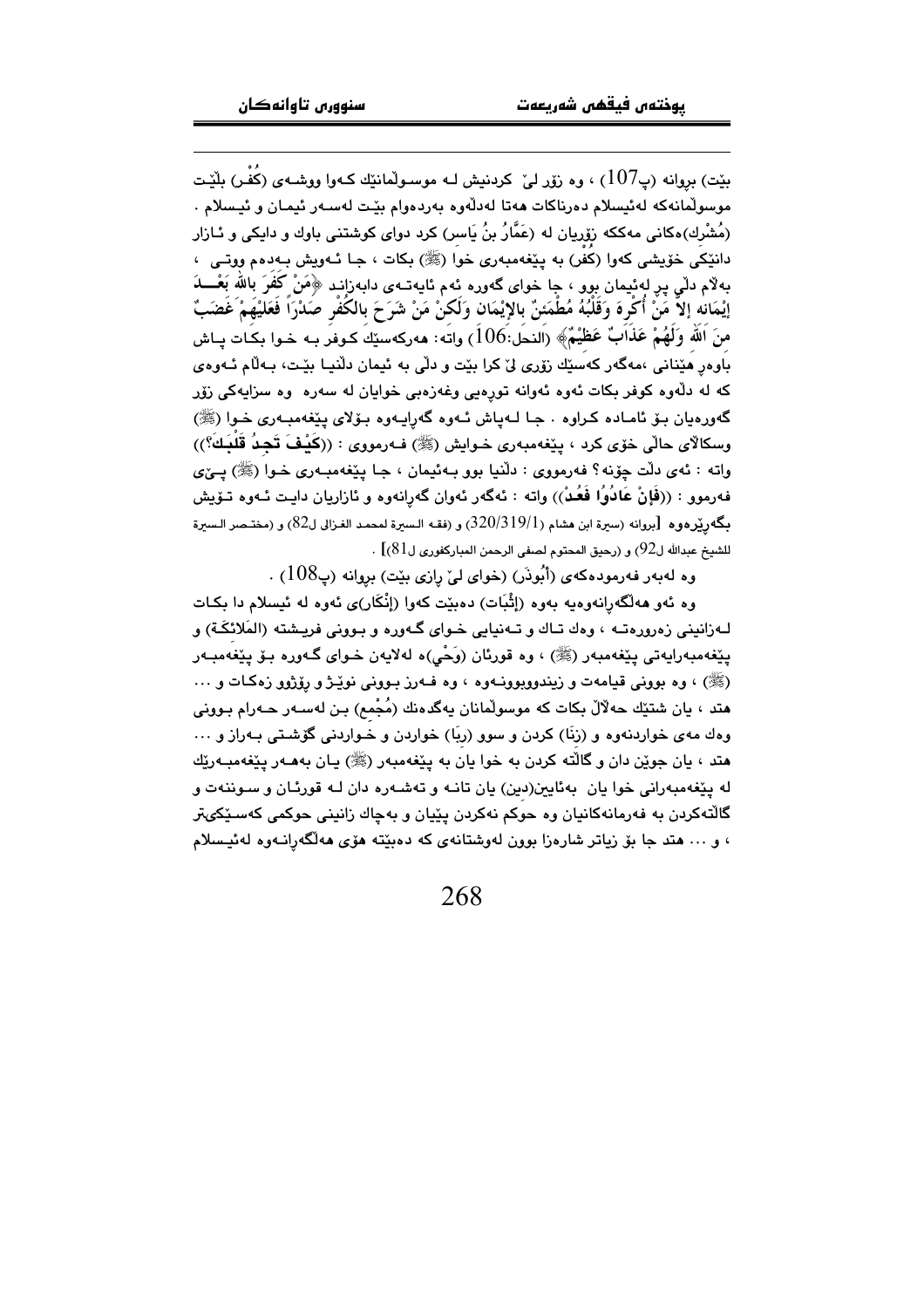سنوورەكەي ئەوەيە بكوژرێت $\,$  .  $\,$ هەرومها دمېيْت جادووگەر و تاڵۆ گريش بكوژرێن .

بروانه [(العقيدة الصحيحة و نواقض الاسلام لشيخ عبدالعزيز بن عبدالله بن باز) و (اركان الايمان الاسلام لمحمد بن . [  $(385 \cdot 384/2)$ جميل زينو) و (فقه السنة لسيد سابق ( $(385 \cdot 384/2)$ 

) لەبەر فەرموودەكەي (إِبْنُ عَبَّـاس) كـەوا پێغەمبـەرى خـوا (ﷺ) فـەرمووى : ((مَنْ بَدَّلَ دَيْنَـهُ فَـاقْتُلُوهُ)) واتـه : هەركەسـێك ئـايينى خـۆى — ئيـسلام — گـۆرى ئـەوه  $\sim$ بيكوژن  $\,$ رواه البخارى (6/رقم/3017) واصحاب السنن وغيرهم] .

وه لهبهر فهرموودهکهی (إِبْنُ مَسْعُود) (خوای لیٌ رِازی بیّت) کـهوا پی٘فهمبـهری خـوا (ﷺ) فەرمورى : ((لا يَحلُّ دَمُ إِمْرِيءٍ مُسْلم يَشْهَدُ أَنْ لاإِلَهَ إِلاَّ اللهُ ، إِلَّا بِإِحْدَى ثَلاثٍ : الذَّفْسُ بِالذَّفْسِ وَالثَّيْبُ الزَّانى وَالمُفَارِقُ لُديْنه التَّارِكُ للْجَمَاعَة)) واته : خوي٘نى مـيچ كەسێكى موسىولّمان كەشـايەتى بـدات بـه (لا الـه الا الله) حــهڵالٌ نابێت ، تــەنها بەيـەكێ لەسىٰ شت نەبێت : كوشتنى كەسێك كـەوا كەسـێكى بـە ناھـەق كوشـتبێت ، وە كەسـێك کەژنى مێنابێت ياشووى کردبێت وزينا بکات ، وە ئەوەي کەلە ئايينەکـەي مەلْبگەرێتـەوە وواز له كۆمسەلى موسىولمانان بينينت [رواه البخارى (12/رقم/6878) و اللفظ لـه ومـسلم (1676/1302/3) وغيرهما] .

وه لهبهر فهرموودهکهی (أَبُو مُوسى) (خوای لـیٌ رازی بیّـت) کـهوا پیّغهمبـهری خـوا (ﷺ) یـنی، فـهـرموو : بـرِفِی بنی (یَمَن) پـاشان (مُعَاذُ بنُ جَبَل) یشمی بـهشــوێنىدا ڕەوانــه کــرد ، جـا کــه گهیـشته لای (أَبُــو مُوســی) ، جێگایــهکی بــوّ راِخــست و فــه٫رمووی : دابــهزه وه يياوێکيش لهلای دا بهسترابوهوه ، (مُعَـاذ) فــهرمووی : ئـهمـه چـىيـه؟ فــهرمووی : ئـهمـه جوولهکـه بـووه ياشـان موسـولّمان بـووه ، جـا ئێـستا بوهتـهوه بـه جوولهکـه ، (مُعَـاذ) فهرمووی : دانانیشم تاوهکو نـهیکوژیت ، بریاری خـواو ییّغهمبهرهکهیـهتی)) [رواه البخاری  $(1733/1359/3)$ رقم/6923) ومسلم (1359/3).

) جونکه جا دوو کردن و تالُوُگرتنهوه جوَرِيْکه لـه (کُفْر) وه ئـهو کهسهبـشي ئـهو كـاره بكـات ئـهوه لهئيـسلام ههڵدهگهرێتـهوه ، خـواي گـهوره لــهبارهي (هَـارُوت و مَارُوت)ەوە لەسورەتى (البقرة :102) دەفەرمويٰ : ((وَمَا يُعَلِّمَان منْ أَحَدٍ حَتَّـى بَقَولاً ۖ إِنَّمَا نَحْنُ فَتْنَةٌ فَلا تَكْفُرْ فَيَتَعَلَّمُونَ مِنْهُمَا مَايُفَرِّقُونَ بِه بَيْنَ المَرْءِ وَزَوْجِهِ … وَلَقَدْ عَلمُوا لَمَنْ إِشْتَرَاهُ ۖ مَالَـهُ فـى الآخـرَة مـنْ خَـلاق)) واتــه : وه مــيچ كهسـێكيان فێـر 269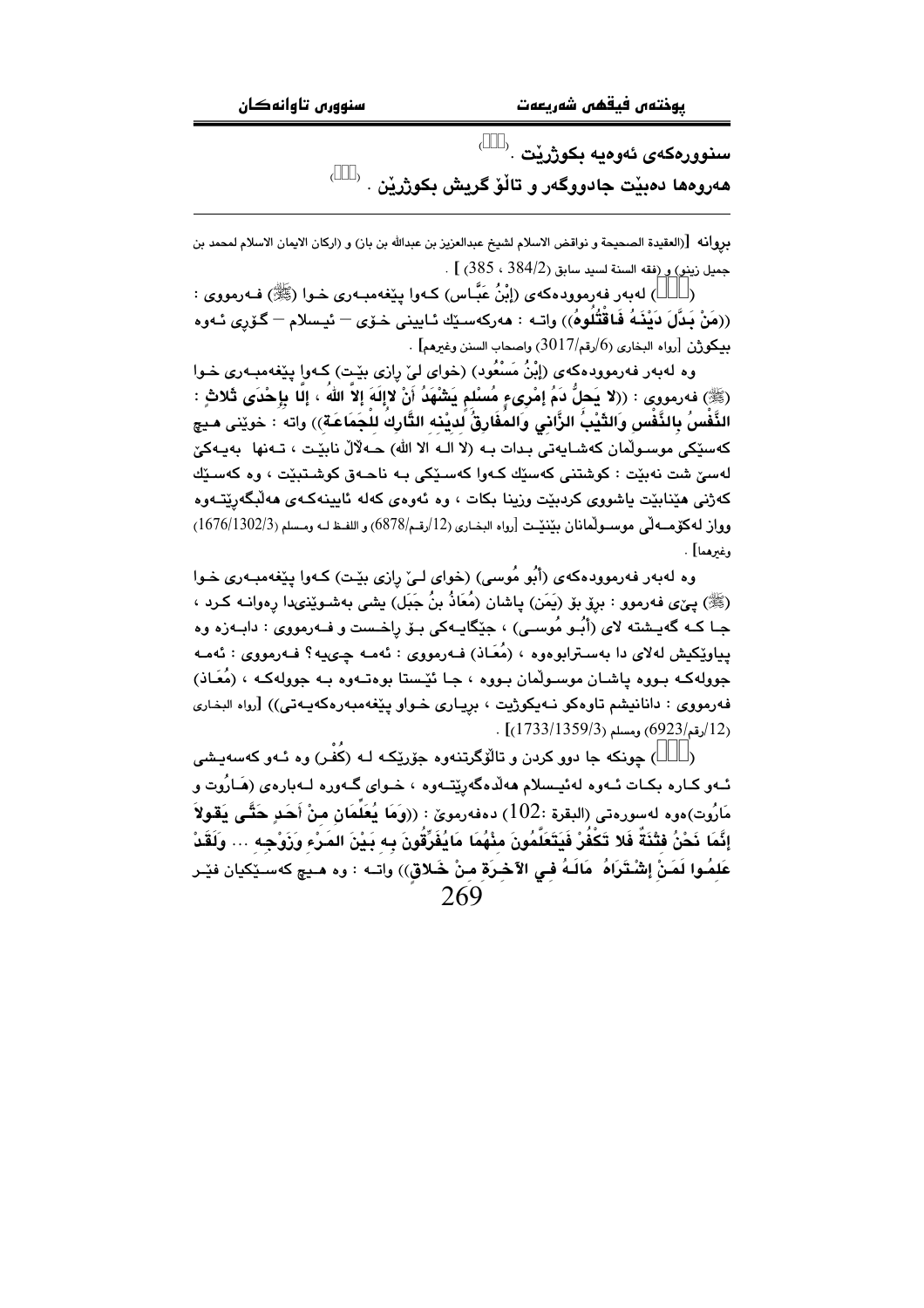## سنوور -سزا-ی ئەوانەی لەقەرمانی يينشهواي موسولمانان دهردهچن  $^{(547)}$ ( حَدُّ أَهْلِ الْبَغَى )

ئـهو كۆمەڵـه موسـوڵمانـهى كـهوا لـهفـهرمانى يێـشـهواى موسـوڵمانان دەردەچـن بــهفرّي تێڲەيــشتنێكي ناراســت بــوّ دەق (نَــص)ێكــي قورئــان يــان

نهدهکرد تا يئ يان دهووت ئێمه هۆي ئەزموون و تاقى کردنەوەين ، جا ووريابـه (كَـافر) نــهبيت … وه بێگومان دهيانزاني کهوا ههرکهسێك کرياري ئهم جۆره کالايه بێت ئهوه لــهرۆژي دوايي بي به شه.

وه لهبـهر فهرموودهكـهى (صَـفيِّة) لـه ههندێك لـه خێزانـهكانى پێغهمبـهرهوه (ﷺ) (خوايان ليٌ رِازي بيّت) كهوا پيّغهمبهري خـوا (ﷺ) فـهرمووي : ((مَنْ أَتَـي عَرَّافَماً فَسَأَلَهُ عَنْ شَيءٍ لَمْ تُقْبَلْ لَهُ صَلاةً أَرْبَعِيْنَ لَيْلَةٌ)) واته : هـﻪر كهسـێك بـروات بـۆلاى تالْۆگرێـك يرسىيارى لـيٌ بكـات لــهبارهى شـتێكەوه ئــهوه چـل رۆژ نوێـژى وەرناگيرێـت [رواه مـسلم  $L$ [ $(2230/1751/4)$ ]

وه فهرموودهکهی (أَبُو هُرَيْرة)يش (خوای ليِّ رازي بيِّت) کهوا پيِّغهمبـهري خـوا (ﷺ) فەرمورى : ((مَنْ أَتَى حَائضَاً أَوْ ۚ إِمْرَأَةٌ في دُبُرِهَا أَوْ كَاهِذَاً فَصَدَّقَهُ بِمَا يَقُولُ فَقَدْ  $\sim$  كَفَرَ بِمَا أُثْرْلَ عَلَى مُحَمَّد)) بروانه (پ $36$ ) .

) (أَهْلُ البَغْـي) خـﻪلْكانێِكن لـﻪ موسـولْمانان ، لهگوێرايـﻪلْي كردنـي يێشهواي راستی موسولْمانان دەردەچن کە خوای گـەورە فـەرمانی کـردووە بەگوێراپـەلْی کردنـی – وهك باسي دهكهين – وكۆمـهلّى موسـولّمانان يــِيّى رازيـِن ، جـا ئـهوان دژى بريارهكـانى رادهوهستن و جەنگ لەگەلْ كۆمەلّى موسولْمانان دا دەكەن و ئازاريـان دەدەن › وە ھـانى خەلكى دەدەن ، بەلكو زۆريشيان ليّ دەكەن كەوا بيّ گويٌى بريارەكانى يێشەوا بكەن ، و دژی رابوهستنهوه ، وهکو کۆمهڵهی (الخَوَارج) که له فهرمانی ئیمامی (عَلی) دهرچوون (خوای لیّ رازی بێت) .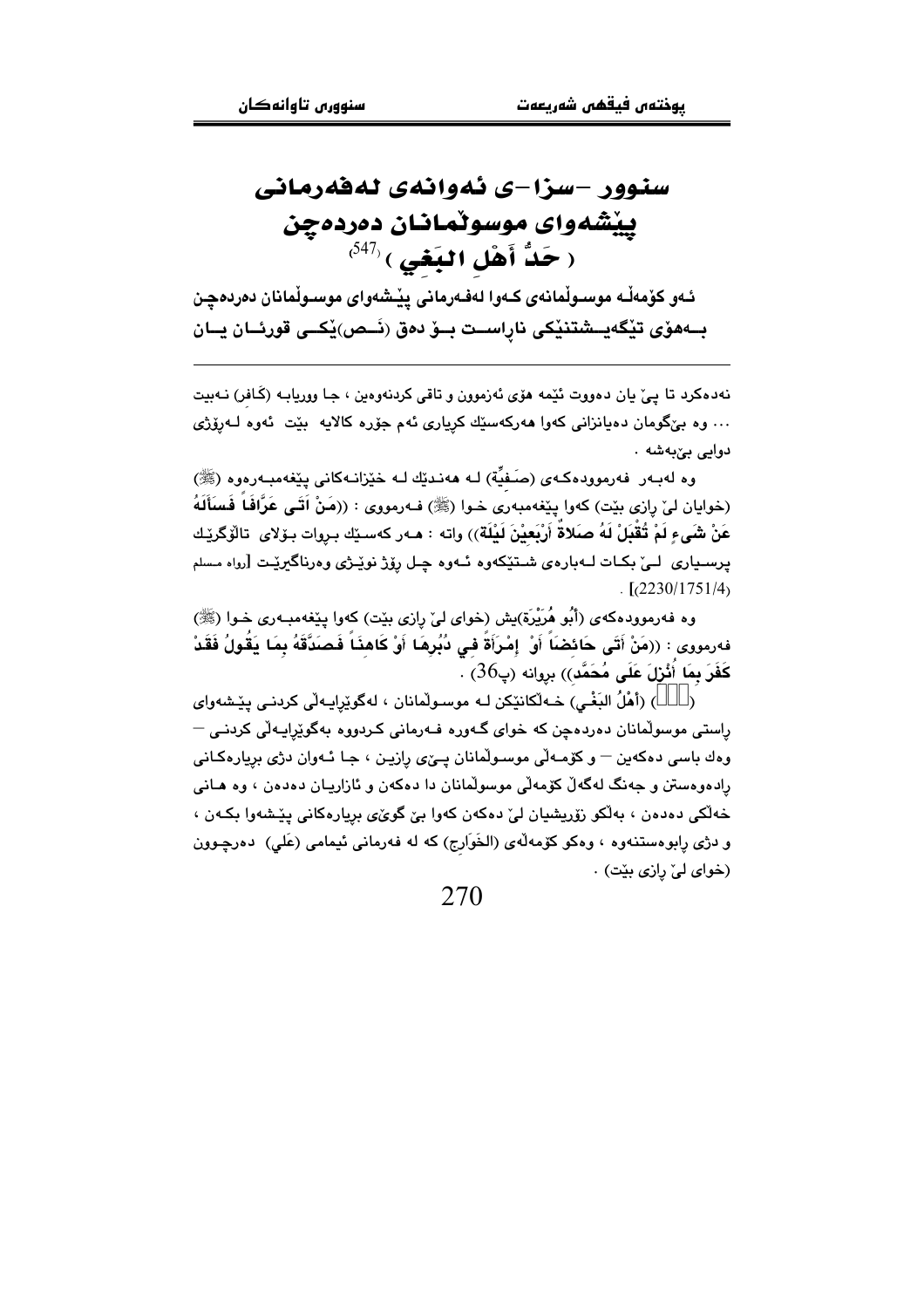فەرموودەى پێغەمبەر (ﷺ) ، ئەگەر بوون بە خاوەن ھێز و توانايەكى وا كە تەگەرە بخەنـﻪ بـﻪڕێوە چوونى كـﺎرو بـﺎرى دەوڵـﻪتى ئيـسـلامەوە <sup>‹ )</sup> ئـﻪوە پێویسته لەسەر موسوڵمانان – پاش ناردنی کەسانی شارەزا بۆ ئامۆژگار*ی* کردنيان و گێرانهوه يان بۆ ژێر فەرمانى يێشەوا <sup>(</sup> كەوا بجەنگن لەگەڵيان دا تا واز لەو كارانەيان دێنن <sup>، ( )</sup> وە نابێت برين

) جونکه ئهگەر خاوەن هێز و توانا نەبن ئەوە ناتوانن ئازارى خەلکى بىدەن و زۆريان لئ بكەن كەوا لەفـەرمانى يێشەوا دەريـچن ، وە دەتوانرێت بەئاسـانى دەسـتگىر بکريْن و بخريْنه بهنديخانهوه تا پهشيمان دهبنهوه .

لەب ر فەرموودەكــەي خــواي گــەورە لەســورەتى (الحجــرات :9) دا كــە ( دەفــەرموێ : ((واَإِنْ طَائفَتَـانِ مـنَ المُـؤْمِنينَ اقْتَتَلُـوُاْ فَأَصـٰـلحُواْ بِينَهُمَـا فَـإِنْ بَغَـتْ إحْدَاهُمَا عَلَـى الأُخْرَى فَقَاتِلُواْ الَّتِـي تَبْغِي حَتَّـى تَفِيءَ إِلى امْـرِ اللهِ ، فَإِنْ فَاءَتْ فَأَصْلِحُواْ بَينَهُمَا بِالعَدْلِ وَٱقْسطُواْ إِنَّ اللهَ يُحبُ المُقْسطينِ)) واتــه : وه ئهگـهر دوو كۆمەلّ لەباوەر داران يێكەوە جەنگان ئەوە ئێوە ئاشتيان بكەنـەوە و سـولْح لەنێوانيانـدا بکەن ، جا ئەگەر كۆمەلێكيان دەست درێـژى كـرد بەسـەر ئـەوى ترپـان دا ئـەوە ئێـوەش لەگەلّيان دا بجەنگـەن و بـدەن لەكۆمەلّـەي دەسـت درێژكـەر تــا دەگەرێتـەوە سـەر فهرماني خوا ، جا ئەگەر گەرانەوە ئەوە ئاشتيان بكەنـەوە و سـولْح لـەنێوانيان دا بكـەن بهدادیهروهری و داوهری راست بن ، به راستی خوای گهوره دادیهروهرانی خــۆش دهویـّـت

حا دەبىنىن خواي گەورە يێش جەنگكردن فەرمانى بەئاشتى كردوە ، وە ئيمامى (عَلـي)بـِـش (خـواي لـيِّ رازي بيِّـت) له گـه لْ (خَـوارج)دا واي كـرد ، ئـهوهبوو (عَبْـدُالله بـن عَبَّاس)ي نارڊ يۆ لايان و قسەي لەگەڵ كردن و ئامۆژگاري كردن › جا زۆريان ليّ پەشىمان بويەوە بەلام ئەوانىمتر ھەر نەگەرانەوە ، بۆيە ئېمامى (عَلـى) لەگـەلْيان دا جـەنگا [رواە احمد  $\frac{1}{6}$   $\frac{1}{87/1}$ 

) لەبەر فەرموودەي خواي گەورە لە سورەتى (الحجرات :9) كەلبە پيەراوێزى  $\lambda$ .<br>پێشوودا باسمان کرد ، کهتێیدا خوا*ی* گهوره پێویستی دهکات لهسـهر موسـولّمانان کـهوا 271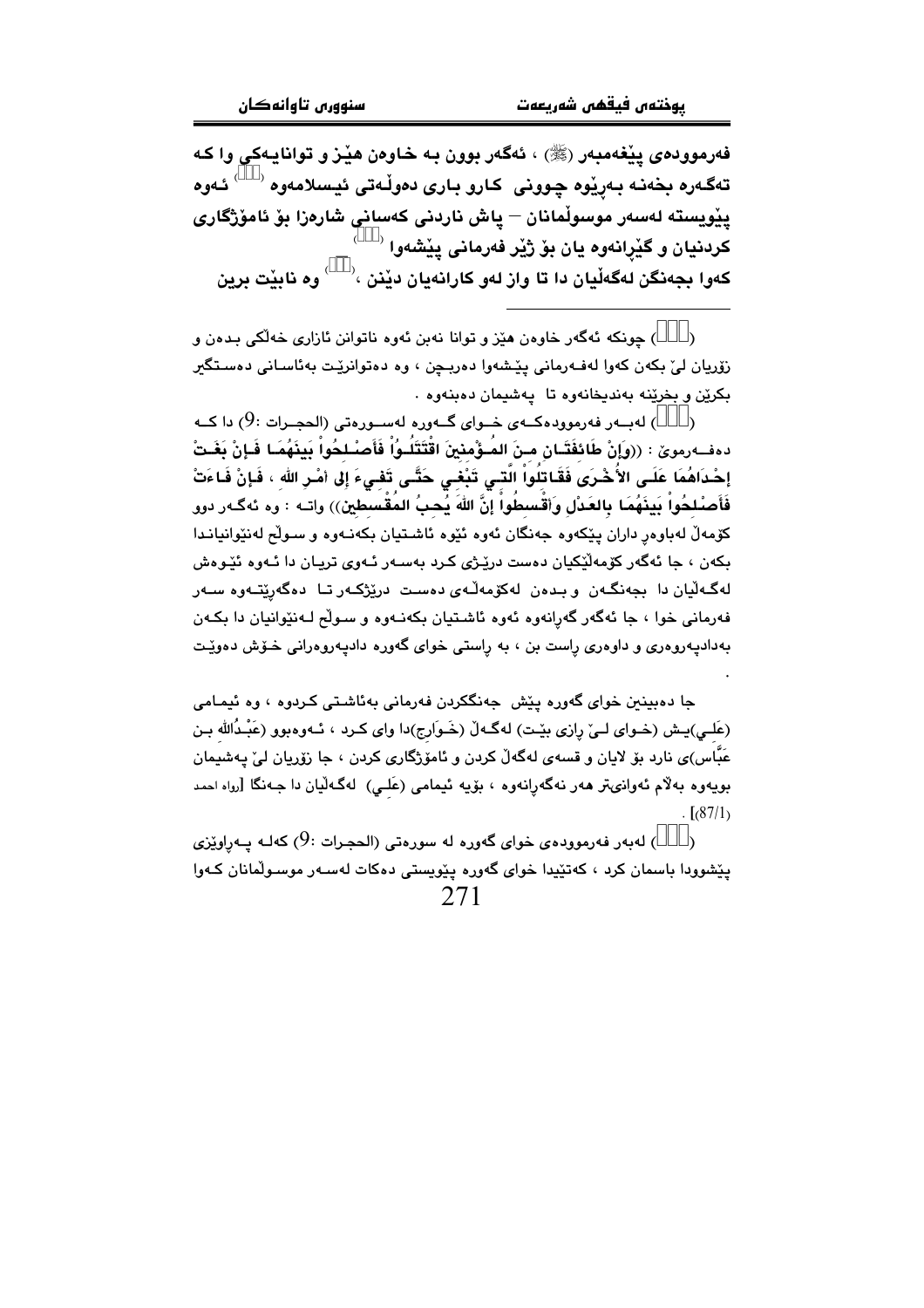$^{\circ}$  . دار و ديلهکانيان بکوژريْت وه ياره و ماڵيشيان نابێته دهست کهوت

بجەنگن لەگەلْ كۆمەلْي دەست دريْژ كەردا ئەگەر دەست دريْژى بكەنـە سـەر كۆمـەلْيْكىتر له موسولمانان ، جاجي جا لهگهلّ کۆمەلّیّك دا ئەگەر دەست دریّری بکەنەسـەر پیّشەوای موسـولْمانان ، ئـهوه بےْگومـان بِيْويـست تـره كـهوا لهگـهلّيان دا بجـهنگيت . وه لهبـهر فه رمووده که ی (عَرْفَجَـة) (خـوای لـیِّ رازی بێت) کـهوا پێغهمبـهری خـوا (ﷺ) فـهرمووی : ((مَنْ أَتَـاكُمْ وَأَمْـرُكُمْ جَمِيــمٌ عَلَــى رَجُـل وَاحـدِ يُرِيْــدُ أَنْ يَــشُقَّ عَـصَاكُمْ أَوْ يُفَـرِّقَ جَمَاعَتَكُمْ ۚ فَاقْتُلُوهُ)) واته : مەركەسێك مات بۆلاتان لەكاتێك دا كە ئێـوە بڕيارتـان كۆپـە لهسهريهك پياو ، جا ئـهو ويـستي وابـوو كـهوا ئـاژاوه بنێتـهوه و جيـاوازي و دووبـهرهكي بخاته كۆمەلەكەتانەوە ، ئەوە بېكوژن [رواه مسلم رقم (2/رقم/1852) وغيره بروانه الإرواء (2452)]

وهله ريوايهتێكىتردا ((فَمَنْ أَرَادَ أَنْ يُفَرِّقَ أَمْرَ هَذِه الأُمَّةَ وَهِيَ جَمْعٌ فَاضْرِيُوهُ بِالسَّيْفِ كَائِذَا مَنْ كَانَ)) واتـه : جاهـهر كهسـێك ويـستى جياوازىبخاتـه فـهرماني ئـهم ئوممەتەرە كاتٽك كۆپە ئەرە پەشىشتر لەگەردنى بدەن ھەركەستك ھەبە .

) چونکه بنهرهت (أصل) لـهخويْن و مـالّى موسـولْمانان دا حـهرام بونـه ، وه هيچي ليّ حه لالْ نابيّت مهگەر به بەلگەي شەرعى .

وه خواي گـهو رهيش کاتێك کوشـتنياني حـهلالٌ کـردوه ئهگـهر بجـهنگن و دهسـت دريڙي بکهن ، بهلام کاتێك کـه بـهدبل گـبران ، ئـهوه ئـبتر لهدهسـت درينـژي دهکـهون و دەبنە ژێر دەستە كەوابوو كوشتنى دېليان بەھيچ شێوەپەك حەلالٌ نىيە . بروانـە [الىملى  $\cdot$  [  $(2158/\mu)$ المسألة 2158) [

( الحَمْدُ لله ) ئەوە بەشى سنوورى تاوانەكان كۆتايى يىّ ھات و ئيْستايش دەچينە سەر بەشى تاوان كردن دەرھەق بە مرۆقەكان .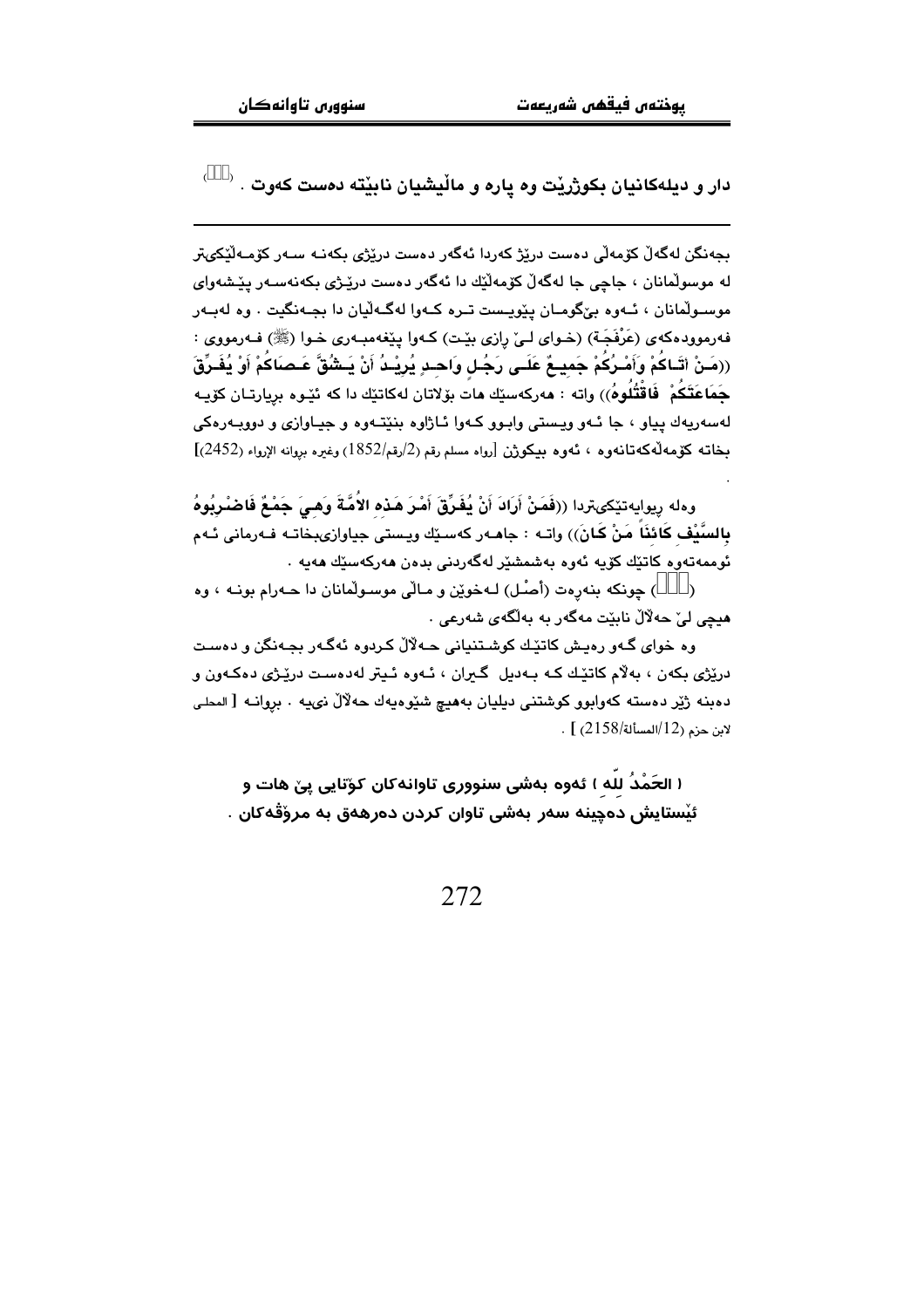# لەبلاّۈكراوەكانى مالّپەرى ئيمان وەن www.iman1.com هەمیشە لەگەلّمان بن بۆنوێبوونەوەي ئیمان imanonekurd@yahoo.com